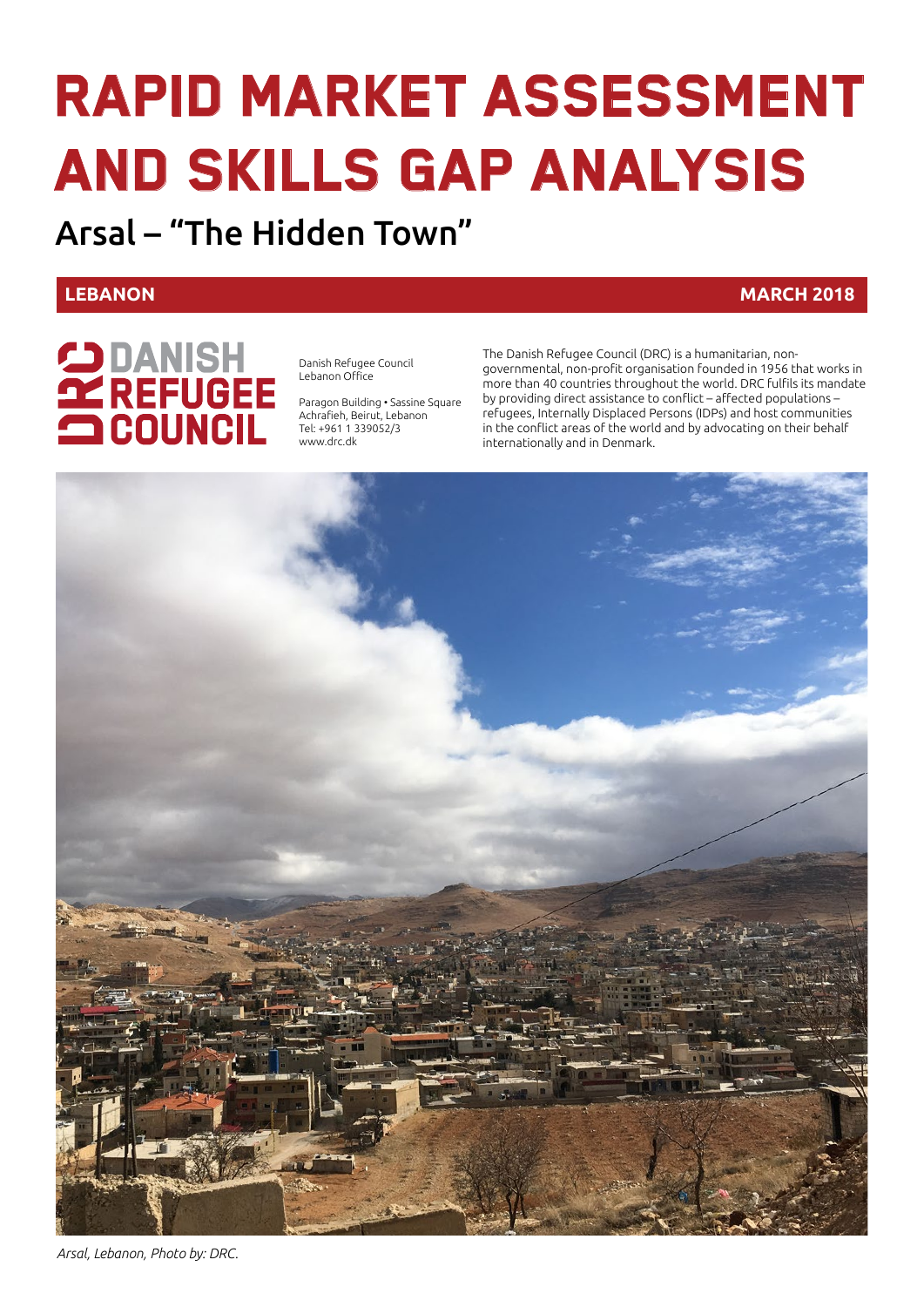### **List of Acronyms**

| <b>AUB</b>   | American University of Beirut                 |
|--------------|-----------------------------------------------|
| DRC.         | Danish Refugee Council                        |
| FGD          | <b>Focus Group Discussion</b>                 |
| IGA          | Income Generating Activity                    |
| <b>ITS</b>   | Informal Tented Settlement                    |
| LAF          | Lebanese Armed Forces                         |
| <b>LBP</b>   | Lebanese Pounds                               |
| KII          | Key Informant Interview                       |
| <b>NGO</b>   | Non-governmental Organisation                 |
| <b>UNHCR</b> | United Nations High Commissioner for Refugees |
| <b>USD</b>   | US-Dollars                                    |
| <b>VT</b>    | Vocational Training                           |
| <b>WFP</b>   | World Food Programme                          |

#### **List of Tables, Boxes and Figures**

| Table 1: List of Participants                                 | 11 |
|---------------------------------------------------------------|----|
| Table 2: Viability Criteria for Economic Sector               | 11 |
| Table 3: Evaluation of Viability of Economic Sectors          | 21 |
| Box 1: Agricultural VC Information - Processed Foods          | 19 |
| Box 2: Handicraft VC Information - Carpets                    | 22 |
| Figure 1: SWOT Analysis Agricultural (Processed Foods) Sector | 22 |
| Figure 2: SWOT Analysis Handicrafts (Carpets) Sector          | 23 |

#### **Author:** Kristina Tschunkert

PhD Researcher, Humanitarian and Conflict Response Institute (HCRI), University of Manchester – kristina.tschunkert@manchester.ac.uk

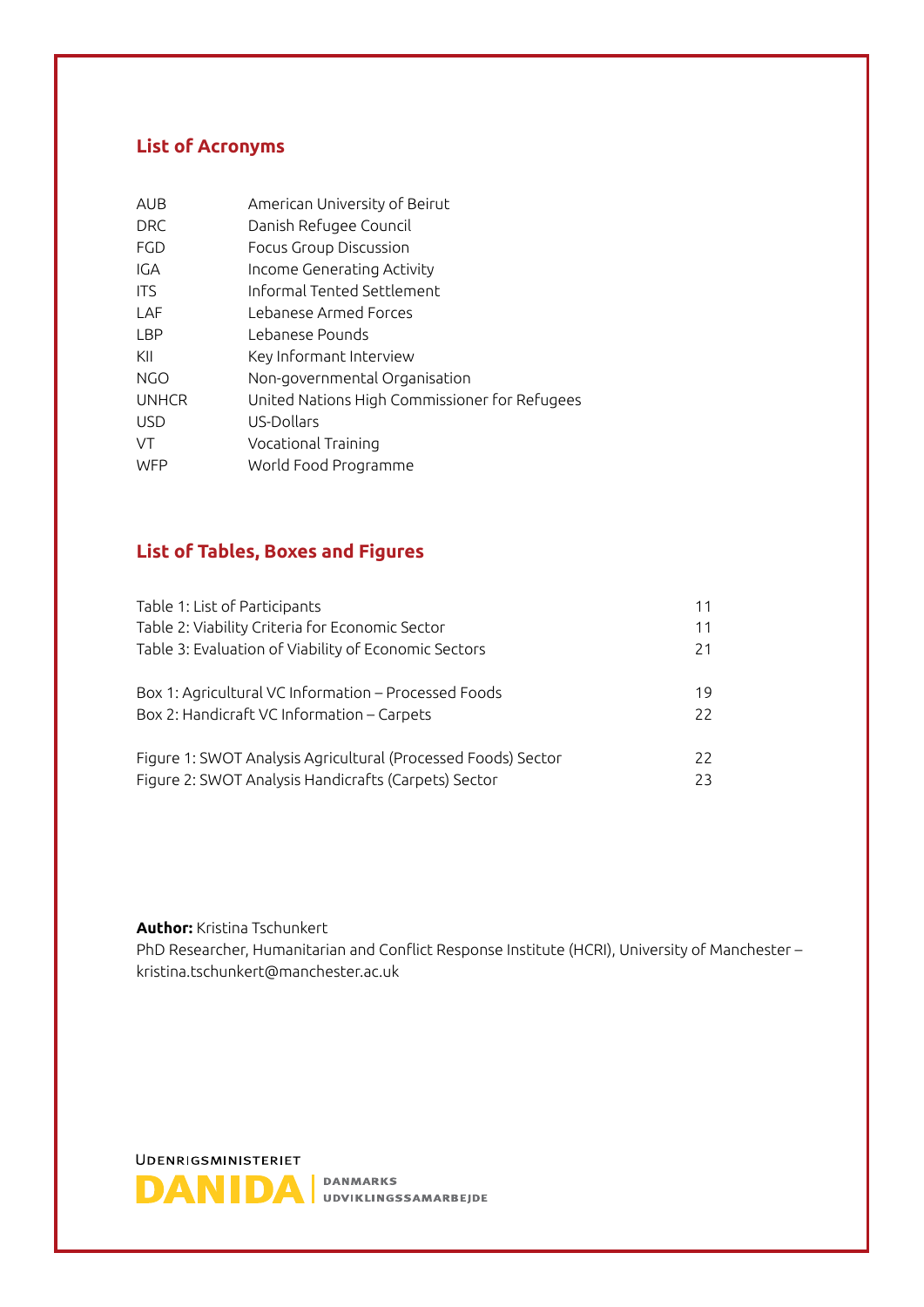# **TABLE OF CONTENTS**

| <b>ACKNOWLEDGEMENTS</b>                                                                                                                                                                                                                                                                                     |                                              |  |  |
|-------------------------------------------------------------------------------------------------------------------------------------------------------------------------------------------------------------------------------------------------------------------------------------------------------------|----------------------------------------------|--|--|
| <b>EXECUTIVE SUMMARY</b>                                                                                                                                                                                                                                                                                    |                                              |  |  |
| <b>INTRODUCTION</b>                                                                                                                                                                                                                                                                                         | 9                                            |  |  |
| <b>ARSAL BACKGROUND - THE 'HIDDEN TOWN'</b>                                                                                                                                                                                                                                                                 | 10                                           |  |  |
| <b>STUDY DESIGN</b>                                                                                                                                                                                                                                                                                         | 11                                           |  |  |
| <b>METHODS</b>                                                                                                                                                                                                                                                                                              | 11                                           |  |  |
| <b>STUDY LIMITATIONS</b>                                                                                                                                                                                                                                                                                    | 13                                           |  |  |
| ETHICAL CONSIDERATION                                                                                                                                                                                                                                                                                       | 13                                           |  |  |
| <b>FINDINGS &amp; ANALYSIS</b>                                                                                                                                                                                                                                                                              | 14                                           |  |  |
| <b>MARKET ASSESSMENT</b><br><b>MARKET SITUATION AND LIVELIHOOD OPPORTUNITIES</b><br><b>INCOME GENERATION</b><br>(PERCEIVED) BARRIERS TO EMPLOYMENT<br><b>MARKET GAPS</b><br>GAP ANALYSIS OF SKILLS KNOWLEDGE AND TRAINING<br><b>EXISTING AND DEMANDED SKILLS</b><br><b>EXISTING SKILLS TRAINING CENTRES</b> | 14<br>14<br>16<br>17<br>19<br>25<br>25<br>26 |  |  |
| <b>CONCLUSIONS AND RECOMMENDATIONS</b>                                                                                                                                                                                                                                                                      | 27                                           |  |  |
|                                                                                                                                                                                                                                                                                                             |                                              |  |  |
| <b>BIBLIOGRAPHY</b>                                                                                                                                                                                                                                                                                         | 30                                           |  |  |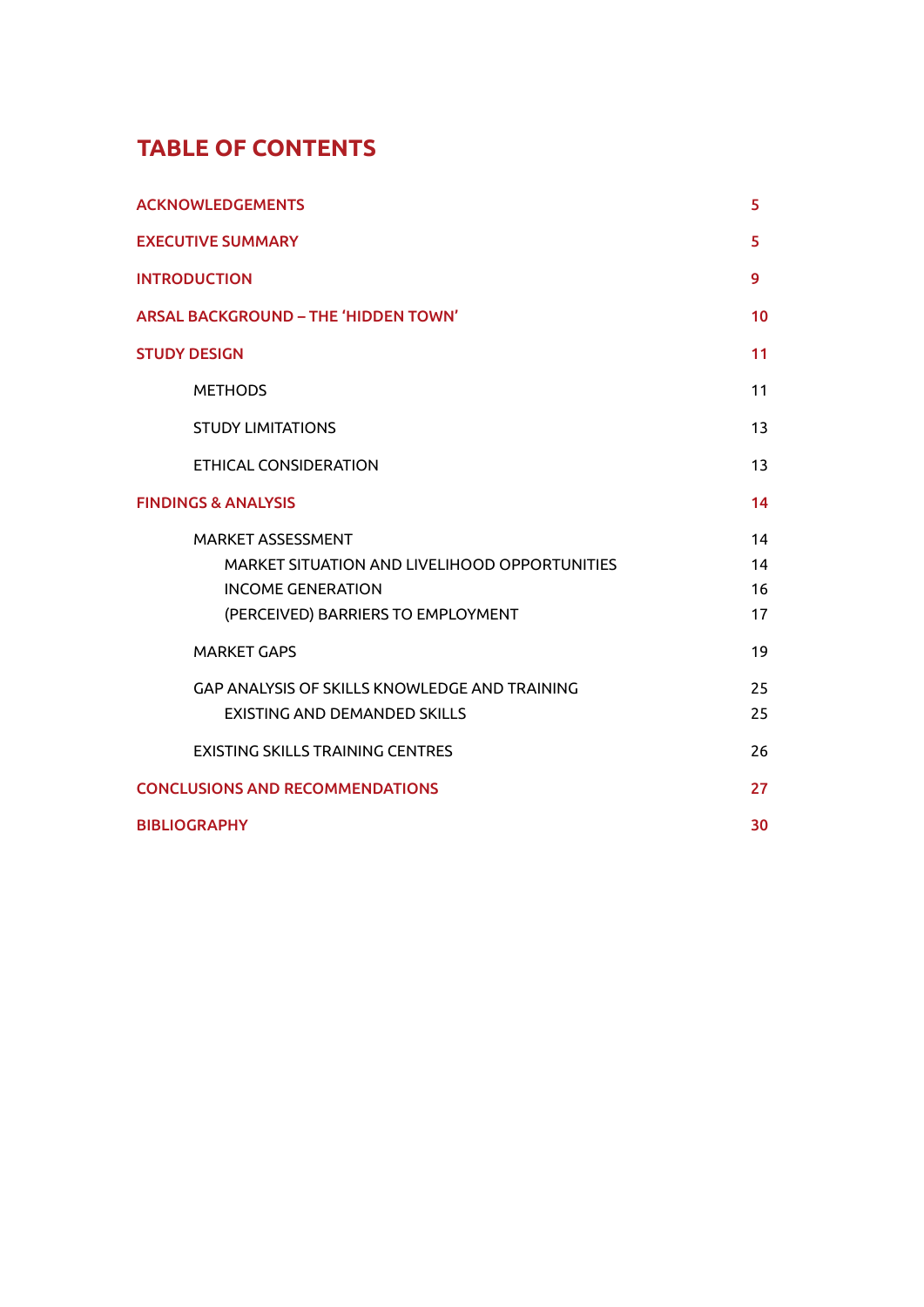# **ACKNOWLEDGEMENTS**

The market assessment and skills gap analysis in Arsal was a collaborative effort of various stakeholders. The consultant would like to thank these various stakeholders that made this work possible, starting with all the respondents from the local ministries in Arsal, private stakeholders, and community who volunteered their time and indispensable knowledge and answered our questions openly and honestly in helping us understand the situation in Arsal as well as other NGOs, and UN agencies who provided valuable information required for this assessment. The consultant would also like to extend her gratitude to DRC Lebanon for technical guidance throughout the assessment as well as the Bekaa field team for the administrative support and participation during data collection, especially Carla El Masri for all her support organising interviews, facilitating discussions and translating all at once. Without this continued support, the assessment would not have been possible.

Disclaimer: The authors' views expressed in this publication do not necessarily reflect the views of DRC. The report is the work of an independent author.

# **EXECUTIVE SUMMARY**

#### **Introduction**

In response to the Syrian crisis in Lebanon and in particular to the spill-over effects of the conflict to Arsal, DRC Lebanon is implementing livelihoods programmes targeting vulnerable Syrians and Lebanese in the affected area with a special focus on women and youth. DRC commissioned a rapid market assessment and skills gap analysis to identify suitable and viable income generating activities as well as demand for vocational and soft skills in support of the displacement and conflict-affected population in Arsal. The key research question was: What are the most viable segments of the labour market in Arsal with the largest labour supply gaps and future opportunities for displaced and conflict-affected populations? In line with this, the specific objectives of the assessment were:

- Assess the current labour market to identify high potential growth sectors and employment trends where quality, sustained and dignified employment can be created in support of the local economy.
- Assess and identify existing and potential marketable opportunities for vocational skills in Arsal tailored to the local market conditions.
- Determine constraints and barriers faced by vulnerable community members in the labour market.
- Provide DRC with an analytical review of the most viable value chain (VC) that could help beneficiaries, with particular focus on women and youth, generate income and access to local markets.

#### **Methodology**

Responding to the key research questions and objectives outlined above, this assessment being an empirical study, put strategic focus on a horizontal approach to data collection by seeking a wide range of stakeholders in order to gather diverse views on the economic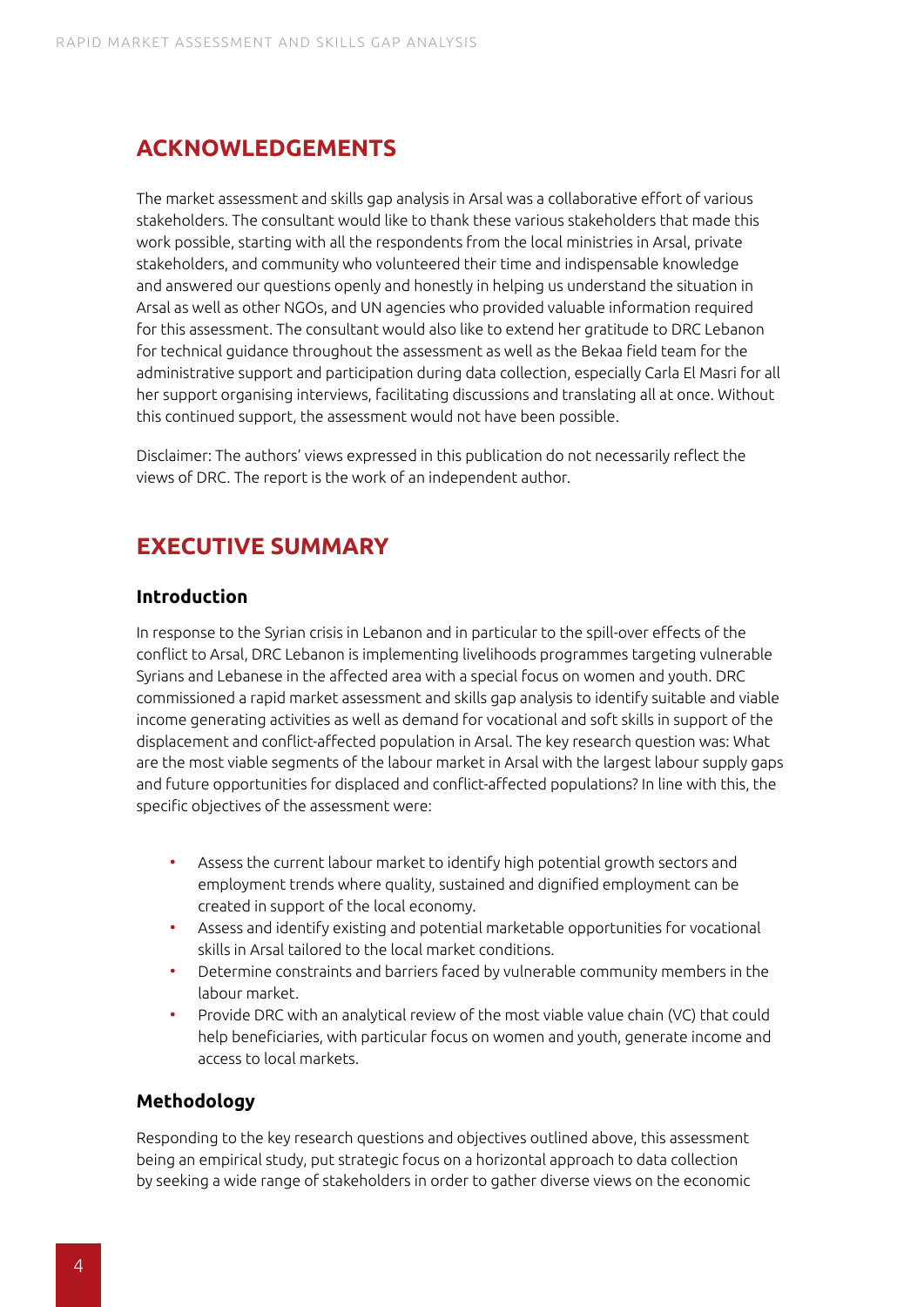situation in Arsal. The amount of data on the area is limited and in its infancy due to the safety situation mentioned above. Due to this and the limited time available, a qualitative approach to this assessment was the most suitable method to explore the questions at hand. The study thus relied on a representative sample that was purposely selected. Altogether 8 KIIs and 5 FGDs were held in 5 days in Arsal. Among those interviewed were local authorities, VT centres, local and international NGOs, employers and beneficiaries. Data was collected, analysed and processed between 26 December 2017 and 31 January 2018.

#### **Summary of Key Findings**

#### Market assessment

Unemployment levels are significant, with 62% of Lebanese and 73% of Syrians reportedly either unemployed or inactive. Unemployment is especially prevalent among youth and Lebanese men are twice as likely to be employed as women, while for Syrians, men are three times as likely to be employed as women (UNHCR 2018).

The main sectors for livelihoods opportunities are perceived to be agriculture, limestone quarries, construction and some livestock / herding. Women mainly find employment as nurses, teachers or in handicraft and local and international NGOs.

While some people find employment in the core agriculture and quarry sectors, as well as in other more marginal sectors, the main problem for employment creation remains to be the weak economy and evident market failures such as asymmetric information between local producers and national wholesalers.

Income levels remain low, especially for Syrians who do not typically earn more than 300 USD per month and household. The type of income is predominantly daily labour where wages can be as low as 1-3 USD. Competition due to the high rates of unemployment is a concurrent challenge. Excess labour supply has distorted the pre-crisis equilibrium resulting in daily wages in the limestone quarries having been cut in half from 20 USD per day to 10 USD. This has been particularly evident as Syrians are reported to typically accept lower wages for similarly skilled positions.

In general, the barriers to employment can be divided into four types that also overlap: the market situation, cultural factors, security (including legal barriers for Syrians in the labour market), and seasonality. These barriers and challenges are not necessarily exclusive but may overlap in the sense that depending on gender, nationality, age and socioeconomic status some people may experience several barriers at once, accumulatively. These barriers need to be carefully considered in any livelihood intervention in order to ensure an approach that is as sustainable as possible, enabling participants to overcome these or some of these challenges wherever possible.

#### Evaluation of Viable Economic Sectors

Given the viability assessment of the five main sectors (agriculture, livestock / herding, construction, limestone quarrying and handicrafts), attention should be paid to both the agricultural as well as the handicrafts industries.

Taking all the findings and analyses into account, the construction sector seems to have the most potential for short-term employment and income generating activities while both the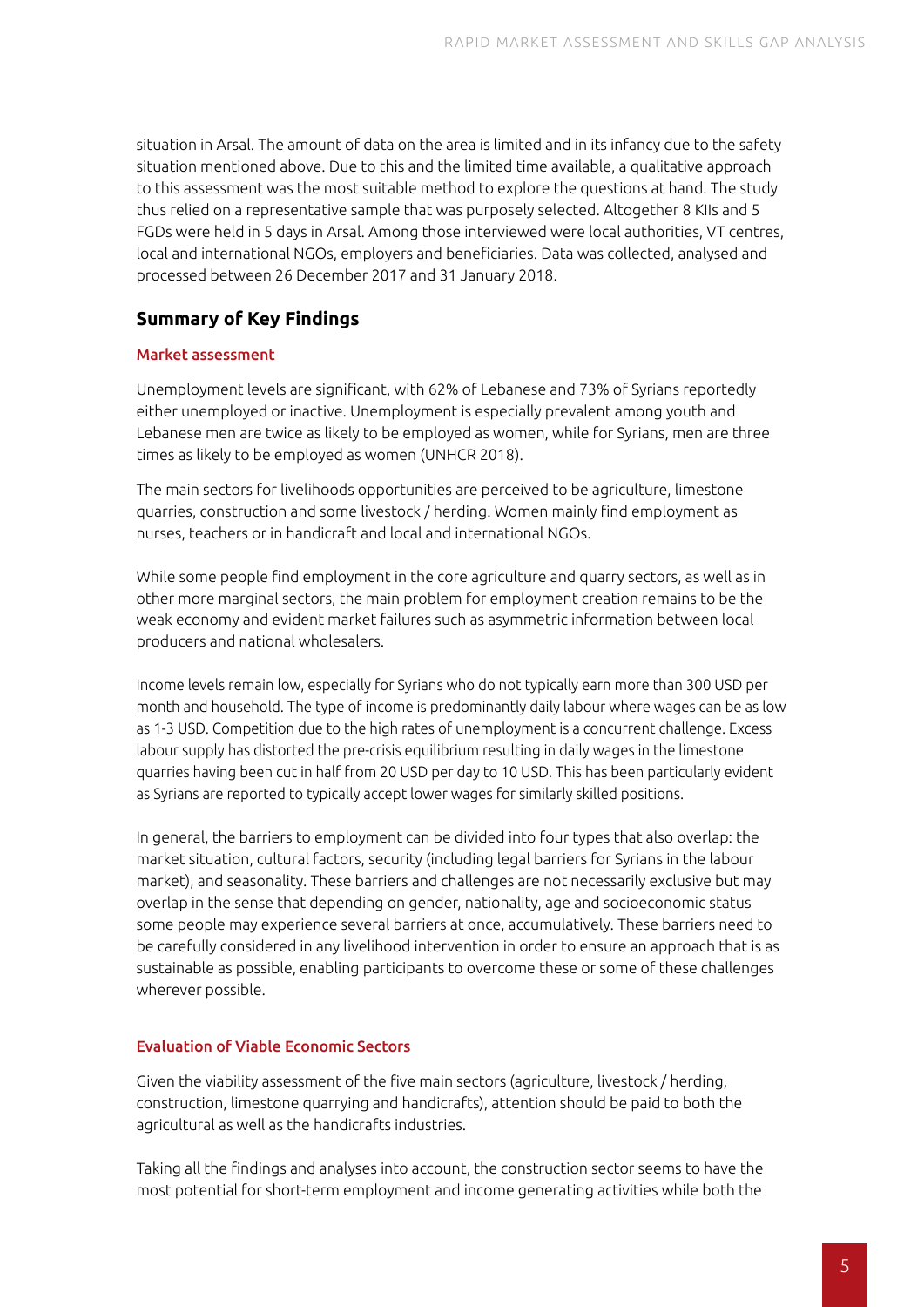traditional handicraft industry (i.e. carpets, jewellery, tailoring) and the agricultural sector linked to food processing were shown to have the potential to yield a more long-term and sustainable impact on employment and livelihoods more general.

#### Skills Gap Analysis

Education levels are low due to socio-cultural as well as economic barriers. This is also reflected in the high levels of illiteracy: 55% of Lebanese and 69% of Syrians (UNHCR 2018). Existing skills include construction work, technical skills and handicrafts for women. However, the weak market economy paired with the demand for certain types of trainings and the overall expression of dissatisfaction with the lack of support for the time following trainings shows that it is not advisable to offer stand-alone trainings. Instead training would be more beneficial if directly linked to a specific opportunity for employment afterwards.

There are a number of life skills and vocational training centres in Arsal that teach English, computer skills, nursing, hairdressing, cell phone repairs and other technical skills. Furthermore, there is one technical school in Arsal with around 400 students and 114 technical teachers. In light of the existence of many life skills and VT centres in Arsal, it seems to be the better approach to build their capacity and build partnerships with those organisations already working in this sector instead of adding another player to this field.

#### **Conclusions & Recommendations**

The most prevalent perception is that the market economy is weak and that the market in Arsal is unbalanced, leading to few job opportunities and thus high unemployment of both Syrians and Lebanese. While there is no shortage of supply of goods and labour, Arsal exhibits a weak market due to low employability saturating the labour market. Moreover, the market is controlled by a few powerful clans/families who have the capacity to source supplies outside Arsal, creating the presence of a distorted market structure. These clans create a barrier to open market participation. Cash is predominantly injected into the economy by aid, wholesale supply is sourced by a powerful few, and profits immediately leave the local economy to pay suppliers outside of Arsal. Thus, large amounts of the cash injected through humanitarian cash transfer programming do not circulate in the local economy. Local power relations also play a core role in humanitarian interventions in the sense that any supplies needed for projects predominantly have to be sourced through these few powerful actors which further spurs unbalanced power relations linked to unequal benefits and disengagement with the local economy.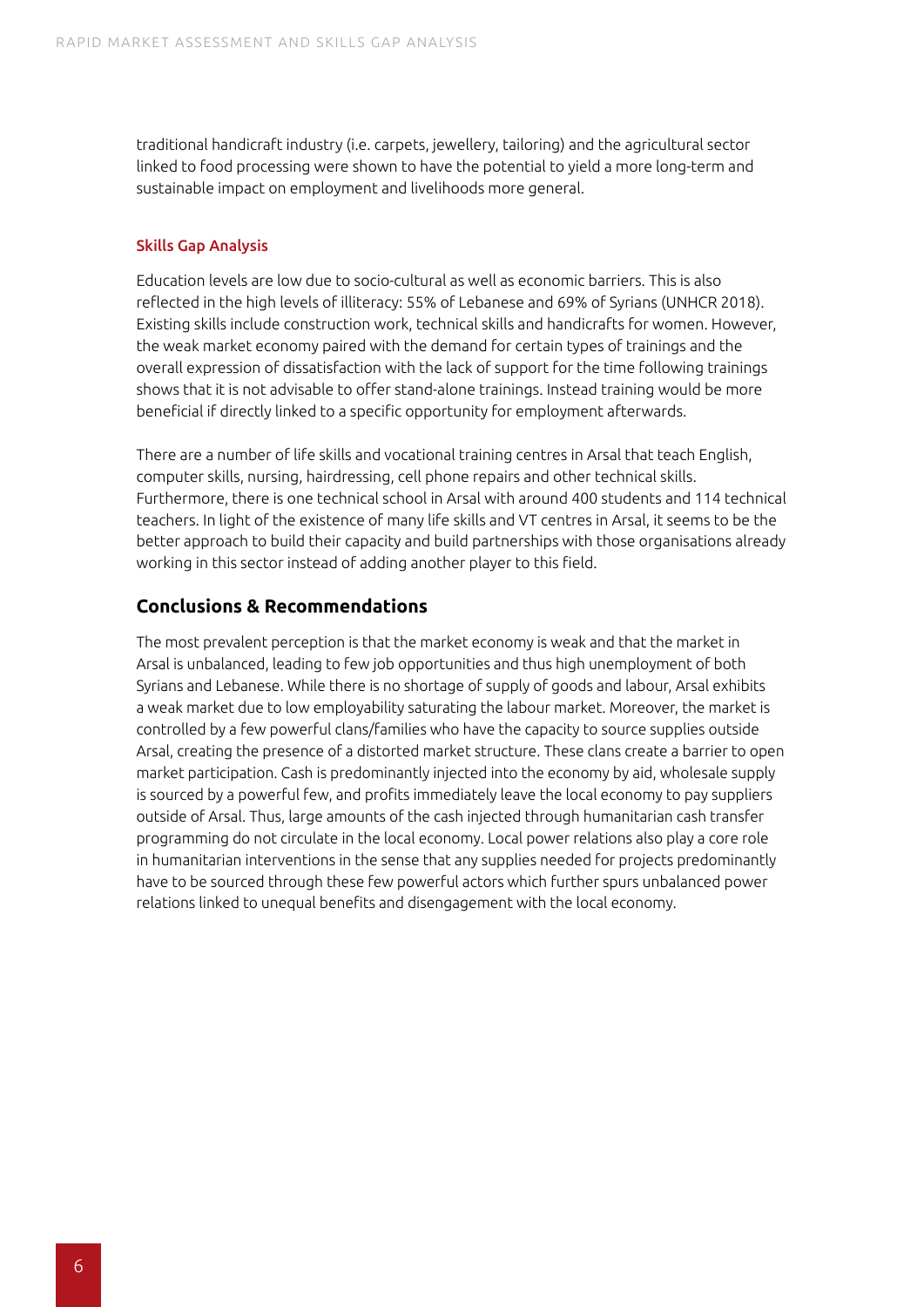- In order to ensure access to sustainable employment opportunities, there is a need to support the production of marketable agricultural and manufactured goods in Arsal.
- Encouraging and advocating free or freer competition in importing wholesale goods, given the fact that this now lies in the hands of a powerful few in Arsal, might lead to more efficient economic growth locally and a more equitable distribution of income.
- For short-term employment and income generation, the construction sector promises opportunities as this is one of the few sectors in which activities can be implemented that can include Syrian labourers given legal barriers in many other sectors. Besides waste management projects, NGOs as of today have found the construction sector to be one of the few viable sectors for cash for work programmes mostly focused on infrastructure work such as roads and storm water channels. However, sustainability of this sector for the long-term, given the perception of actors in this sector that employment opportunities are decreasing, is questionable so short-term projects should be the focus.
- For programmes with the aim to support long-term, sustainable employment, given the weak economic and labour market situation, a value chain approach would be the most suitable option. For both the agricultural and handicrafts value chains, production is generally available in Arsal so that increasing the value added of these products at the local level and strengthening the value chain post-production present viable sectors and opportunities for long-term employment.
- One opportunity is the agricultural value chain including processed products such as jam where production can be developed and the value chain be built locally. This could also be supported as the region used to be a cross-border trading point into Syria. By bringing the production of jam to Arsal on a small scale, replacing imported products, can create employment, support diversification of the market, develop links to markets outside Arsal and presents a useful opportunity to combine skills training and employment.
- The relatively embryonic handicrafts value chain, including carpet-making, presents an opportunity to strengthen an existing, very small scale production facility where certain links in the value chain can be strengthened and expanded. This option might be more sustainable as the value chain, even though it is very small scale, already exists in Arsal and does not have to be built more or less from scratch. Here, skills development and employment generation can be combined as well because even though skills in this sector already exist in Arsal, they can be developed and skills regarding marketing of products can be integrated.
- Vocational skills training, given the fact that the economy is weak, VT is not recommended to be a stand-alone activity, but should rather be linked to employment opportunities to avoid further frustration. The aforementioned value chain approach could be a suitable strategy for this. Furthermore, as there is a relatively large number of training facilities in Arsal today, adding another actor to this should be avoided. Capacity building and partnerships with existing actors present a more efficient and sustainable way to skills training in Arsal.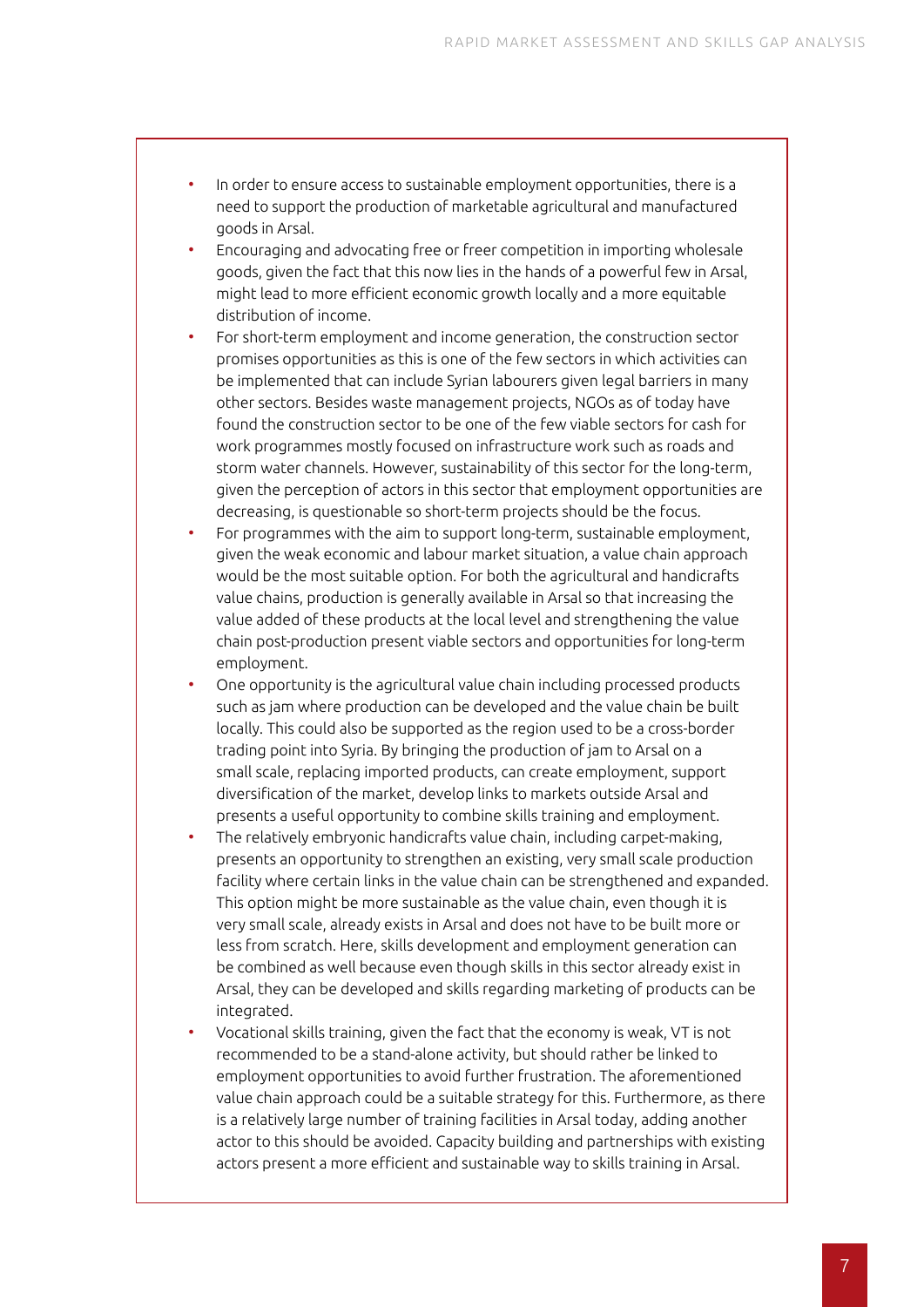## **INTRODUCTION**

In response to the Syrian crisis and in particular the spill-over effects of the conflict to Arsal, DRC Lebanon is implementing livelihoods programmes targeting vulnerable Syrians and Lebanese in the affected area with a special focus on women and youth. DRC commissioned a market assessment and skills gap analysis to identify suitable and viable income generating activities as well as demand for vocational and soft skills in support of the displacement and conflict-affected population in Arsal. The main goals for planning and implementing livelihoods interventions in Arsal are to promote self-reliance and dignity, to contribute to durable solutions (integration, resettlement, voluntary repatriation), and to support social stability by designing programmes that generate benefits for the host community and the local economy.

This study supports DRC Lebanon in planning for its livelihoods programming by answering the following key research question: What are the most viable segments of the labour market in Arsal with the largest labour supply gaps and future opportunities for displaced and conflictaffected populations? In line with this, the specific objectives of the study are:

- Assess the current labour market to identify high potential growth sectors and employment trends where quality, sustained and dignified employment can be created in support of the local economy.
- Assess and identify existing and potential marketable opportunities for vocational skills in Arsal tailored to the local market conditions.
- Determine constrains and barriers faced by vulnerable community members in the labour market.
- Provide DRC with an analytical review of the most viable value chain (VC) that could help beneficiaries, with particular focus on women and youth, generate income and access to local markets.

The market assessment and skills gap analysis is an essential exercise in order for DRC to be able to implement evidence and market-based programming. An absence of information on local labour market context and needs can result in unintended consequences such as programme overlap, labour market saturation, exacerbation of intra and inter-community tensions. It is therefore essential to make sure that livelihood programmes are grounded in market realities as a number of dynamic economic, social, cultural, ethnic, political and environmental factors influence the market at different levels that can only be factored into programming if carefully analysed at the grassroots level. Finally, a market and skills gap assessment is necessary in order to identify gaps in the skill sets of the target population that constitute a barrier in accessing employment opportunities which can possibly be overcome by implementing targeted interventions. Furthermore, identifying and assessing existing services aimed at addressing these skills gaps can be supportive of designing and implementing projects efficiently.

In light of this, the study identifies supply-side and demand-side strategies rooted in a thorough understanding of contextual factors as well as in existing capacity and priorities of the targeted populations and local market dynamics identified through secondary as well as primary research in the form of a desk review of existing reports on Arsal and the wider (labour) market situation, key informant interviews (KIIs) and focus group discussions (FGDs). Rooted in these socioeconomic realities, DRC can implement interventions tailored to the affected population.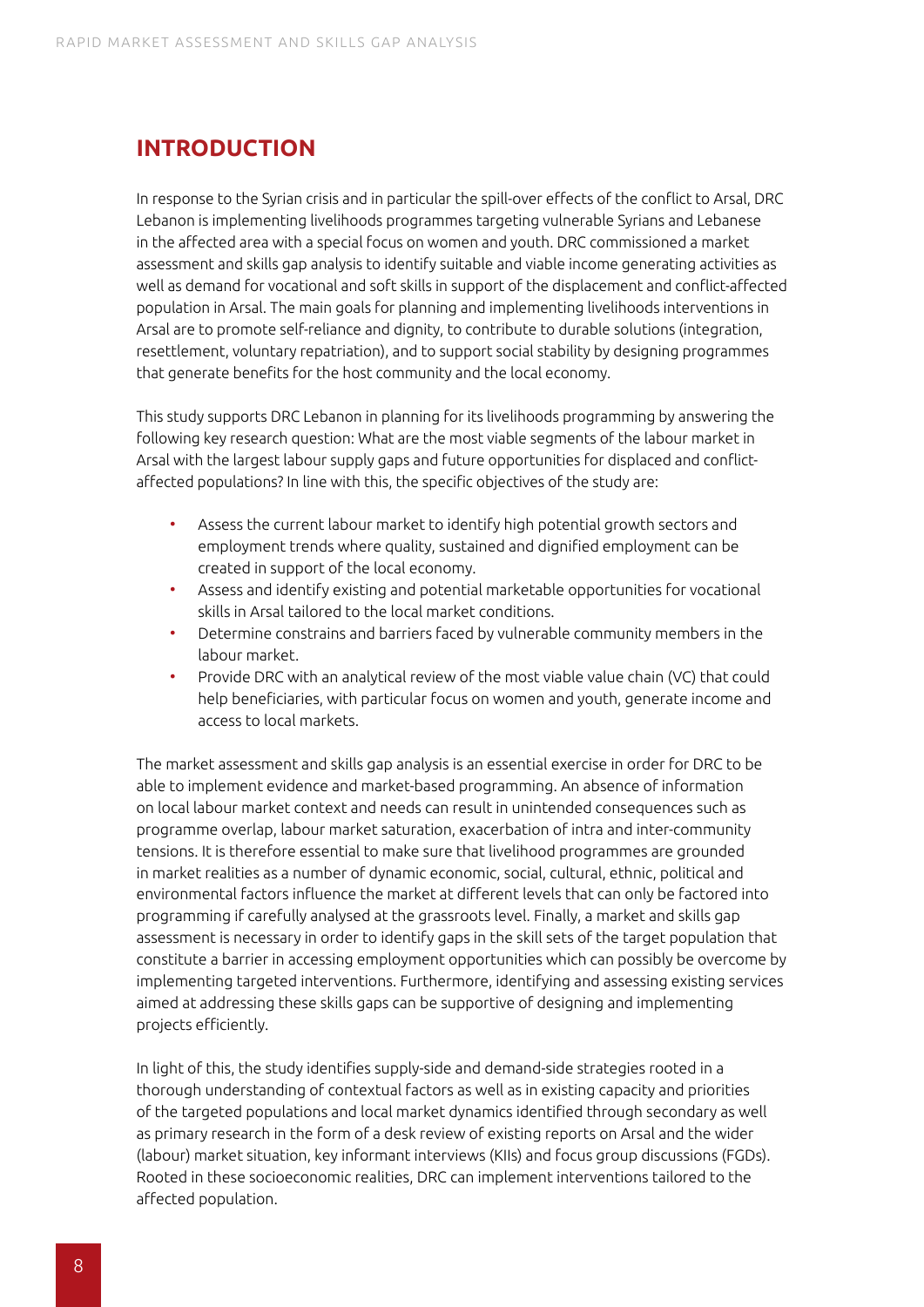# **ARSAL BACKGROUND – THE 'HIDDEN TOWN'**

Arsal, situated in the north-east of the Bekaa Valley, is a predominantly Sunni town located on the border with Syria on the slopes of the 'Anti-Mountains' away from the main road. Its inhabitants refer to it as a 'hidden' town suggesting that their "original ancestor must have been a thief! Why else would anyone settle behind this mountain, unless they were in hiding?" (Obeid 2010, p. 331). This is a way to express feelings of geographical, but also political marginality reflecting the neglect of the Lebanese state to the extent that it still lacks basic infrastructure leading to a feeling of disenfranchisement among many residents (International Crisis Group 2016). Livelihoods of Arsal has traditionally relied on herding but population growth and village expansion have seen a significant transformation in livelihoods to mainly fruit production since the 1970s, allowing for diversification in livelihoods (International Crisis Group 2016; Obeid 2006). Since then, an estimated 2 million fruit trees (mainly cherries) have been planted in the area (Obeid 2006). Historically, the border with Syria comprised an essential component of Arsal's livelihoods mainly through smuggling which flourished during the Civil War (1975-1991) as well as through household grocery shopping in Syria where products are significantly cheaper, which shows the dependency of Arsalis on the border for their daily lives (Obeid 2010). However, as smuggling became increasingly risky due to a rising number of arrests, many decided to invest in the rock industry which came to life with reverse migration during the Civil War (Obeid 2006). In the 1970s the first five quarries were established, increasing to 10 in the 80s and reaching more than 200 quarries by 2003 (ibid.). Especially in the period after the civil war, the demand for construction materials skyrocketed which led to proliferation of quarries with an increase of quarry land use by almost 84 % from 2,873 ha to 5,283 ha throughout Lebanon (Ecocentra 2017).

Movement has not only been important for smuggling but also especially for herding, which traditionally involved seasonal transhumance between the highlands of Arsal in the summer and the lowlands of Syria in the winter (Obeid 2006). This shows the importance of the ties with Syria and the border which 'leaks' both ways, for smuggling and herding as well as for migrant workers from Syria to Lebanon (ibid.). Furthermore, rural-urban migration is a phenomenon prevalent throughout Lebanon where especially youth move to cities, Beirut in particular, in search for better living conditions. However, close ties to families in the villages are kept and vacations and weekends are often spent in the villages, especially during harvest time.

Arsal's population, estimated to be 30,000 in an area of 317 km², is suggested to have almost quadrupled due to the influx of, by most accounts, 80,000 to 90,000 Syrian refugees since 2011 (International Crisis Group 2016; Obeid 2014). In the beginning of the Syrian crisis, refugees who fled to Arsal were cared for solely through philanthropic acts of the town's residents (Obeid 2014) who warmly welcomed their neighbours initially (International Crisis Group 2016). However, in less than four days in November 2013 more than 12,000 Syrians entered Arsal after heavy fighting in the Qalamoun area in Syria (Ghiras Al-Nahda 2017; Obeid 2014). The magnitude of this crisis increasingly strains these warm relations between refugees and Arsal residents (International Crisis Group 2016) and feeds into pre-existing overwhelming infrastructural and socio-economic problems (Obeid 2014). When Syrian regime forces began to bomb the highlands of Arsal and when shells hit the centre of Arsal, many humanitarian organisations moved their base to Zahlé which meant that the majority of Syrians in Arsal were not able to register as refugees and had little or no access to care (ibid.). After Daesh attacked Arsal in 2014, referred to as the 'hot August' by Arsalis, the Lebanese Armed Forces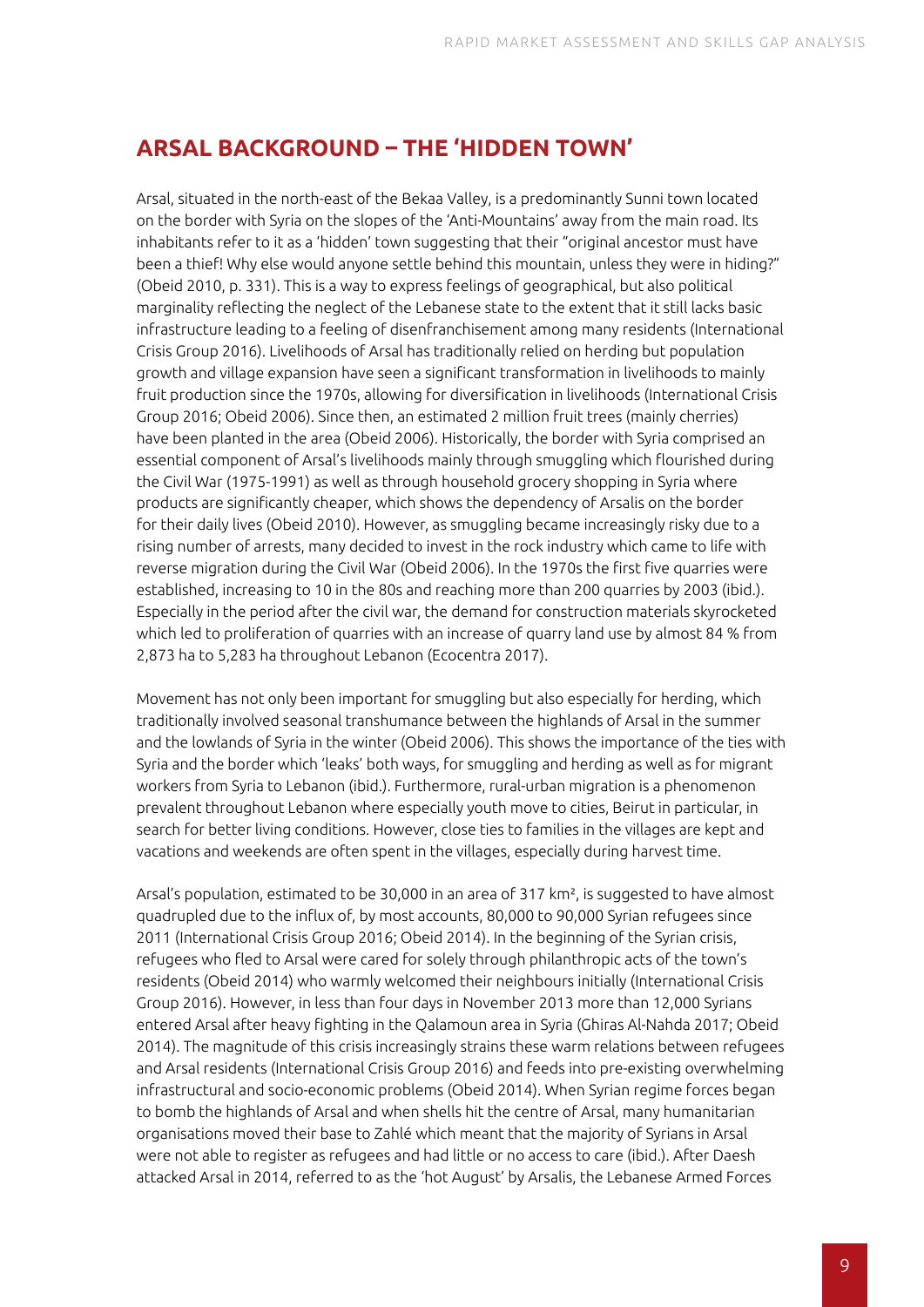(LAF) pushed extremist groups to the outskirts of the town. These events have made travel to and from the town difficult and have prevented farmers from reaching their lands, cutting off livelihoods and preventing trade with other villages (USAID 2017).

According to a study by Ghiras Al-Nahda (2017), there are 117 informal tented settlements (ITS) inhabited by 80% of the refugees in Arsal. Due to the lack of employment opportunities in Arsal, most rely on humanitarian aid, including UN food vouchers (ibid.). With the improvement of the security situation in Arsal in the second half of 2017, organisations have now started to resume and expand their activities in the area.

# **STUDY DESIGN**

Responding to the key research questions and objectives outlined above, this assessment being an empirical study put strategic focus on an horizontal approach to data collection by seeking a wide range of stakeholders in order to gather diverse views on the economic situation in Arsal. Due to the limited amount of data on the area which is at its infancy stage due to the safety situation mentioned above and due to the limited time available, a qualitative approach to this assessment was the most suitable way to explore the questions at hand. Due to these circumstances, it was impossible to draw a scientific sample, so that the study relied on a representative sample that was purposely selected. Altogether 8 KIIs and 5 FGDs were held in 5 days in the field. Among those interviewed were local authorities, VT centres, local and international NGOs, employers and beneficiaries.

#### **Methods**

#### Secondary methods:

An in-depth desk study was conducted in order to understand the context, and to complement information gaps in the assessment. It included reviewing project documents, reports from other NGOs and think tanks and was supported by relevant academic research papers. The main focus was on existing reports and documents on labour market assessments and displaced populations in the Bekaa, with specific focus on Arsal. Furthermore, the wider legal, constitutional, and socioeconomic context of Lebanon and the Bekaa was reviewed in order to understand legal and non-legal barriers to refugees' ability to work. The desk study aimed to inform the subsequent primary data collection stages and to ensure that the study yields results which will be able to guide DRC's livelihoods programming.

#### Primary methods:

Limited existing research on the affected area means that a particular focus had to be laid on collecting primary data in order to answer the research question and achieve the desired objectives and results. KIIs and FGDs were used to gather an in-depth understanding of livelihoods and market structure as well as existing skills and those in demand.

Structured (due to time constraints) KIIs with local stakeholders identified important information about local market dynamics, current livelihoods pursued by the targeted populations, perceived barriers to employment, vocational and soft skills existing and in demand and information on existing VT centres to potentially identify useful partners for DRC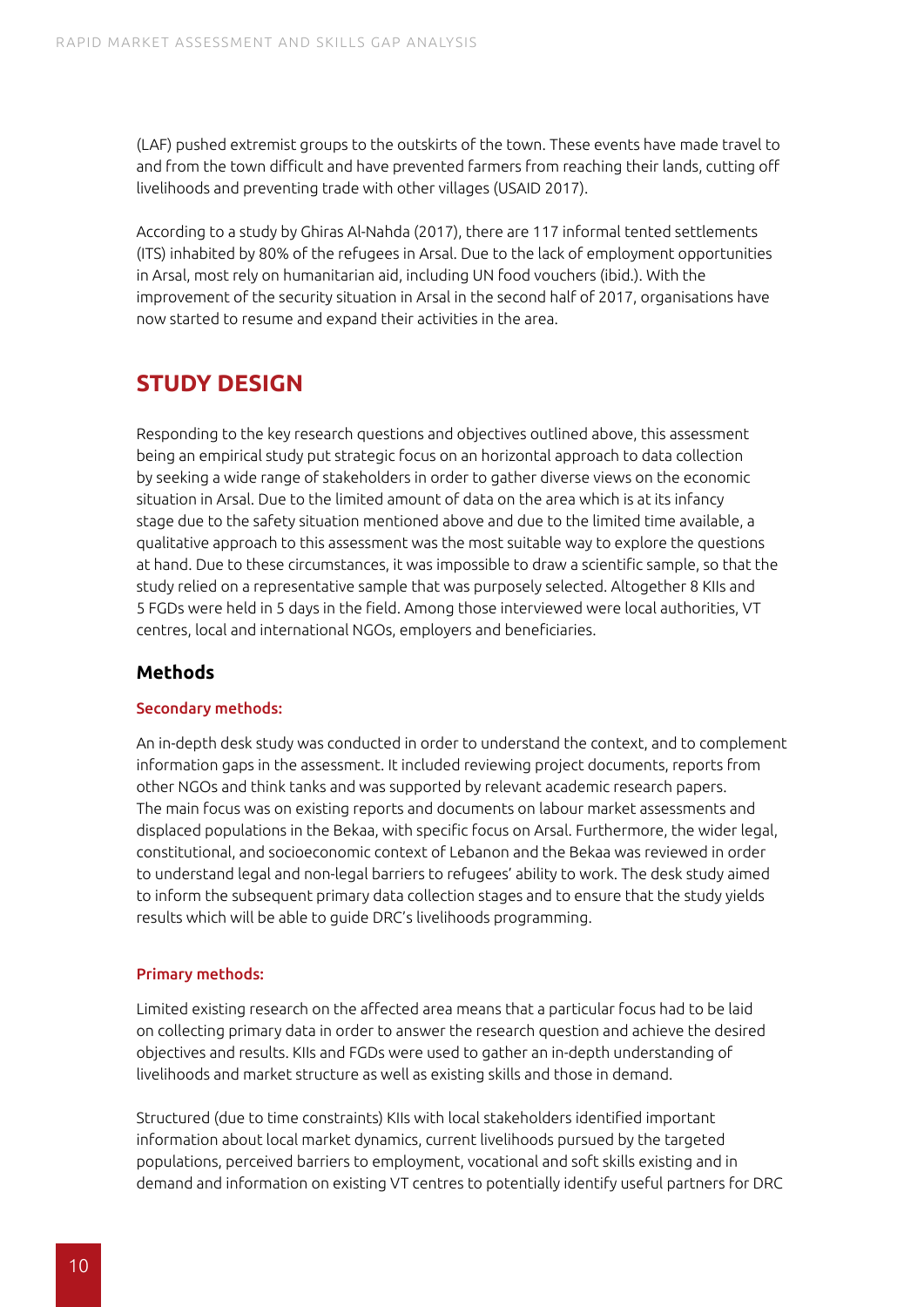in the future. Furthermore, questions about value chains were integrated. A total of 8 KIIs were conducted lasting 45 – 60 minutes each.

The KIIs were complemented by participatory FGDs with both Lebanese and Syrian participants. FGDs provided qualitative information to enhance understanding of local livelihood markets, income generating activities, as well as demand of and barriers to employment. It was also be possible to explore their perceptions towards economic statuses, future opportunities as well as the specific differences and challenges they face in accessing employment opportunity disaggregated by gender, age and nationality. This made it possible to triangulate the information received from KIIs not only against the information from the different interview participants but also against that from the targeted populations themselves and the consultant's own observations. Altogether 5 FGDs were held, 6-10 participants each, lasting about 1.5-2 hours each.

Please see table 1 below for a list of participants.

| Local authorities            |  |
|------------------------------|--|
| Local and international NGOs |  |
| Local retailers              |  |
| Construction companies       |  |
| Agricultural actors          |  |
| Beneficiary committee        |  |
| Shawish                      |  |

#### **Table 1: List of Participants**

Finally, viability of a value chain to be mapped out was pre-selected and assessed as well. Simple selection criteria was used to identify the value chain that contains the best potential for growth and employment (see table 2 below). The assessment was integrated into KIIs and FGDs.

#### **Table 2: Viability Criteria for Economic Sector**

| Short-term employment potential     | Income generation potential |
|-------------------------------------|-----------------------------|
| Long-term employment potential      | Seasonality                 |
| Prevalence of women / youth         | <b>Frhics</b>               |
| Product / service supply and demand | Working conditions          |
| Growth potential                    |                             |

The mapping of the pre-selected value chain by tracing a product from initial production through the chain of events and actors to final markets was integrated into KIIs and FGDs as well. This helped to create a systemic approach to livelihood programme design and to identify the most appropriate livelihoods intervention based on where (input, production, distribution, and trade) the value chain can be strengthened and supported with skills training and employment creation. From the information collected, a map was drawn and a SWOT analysis was presented.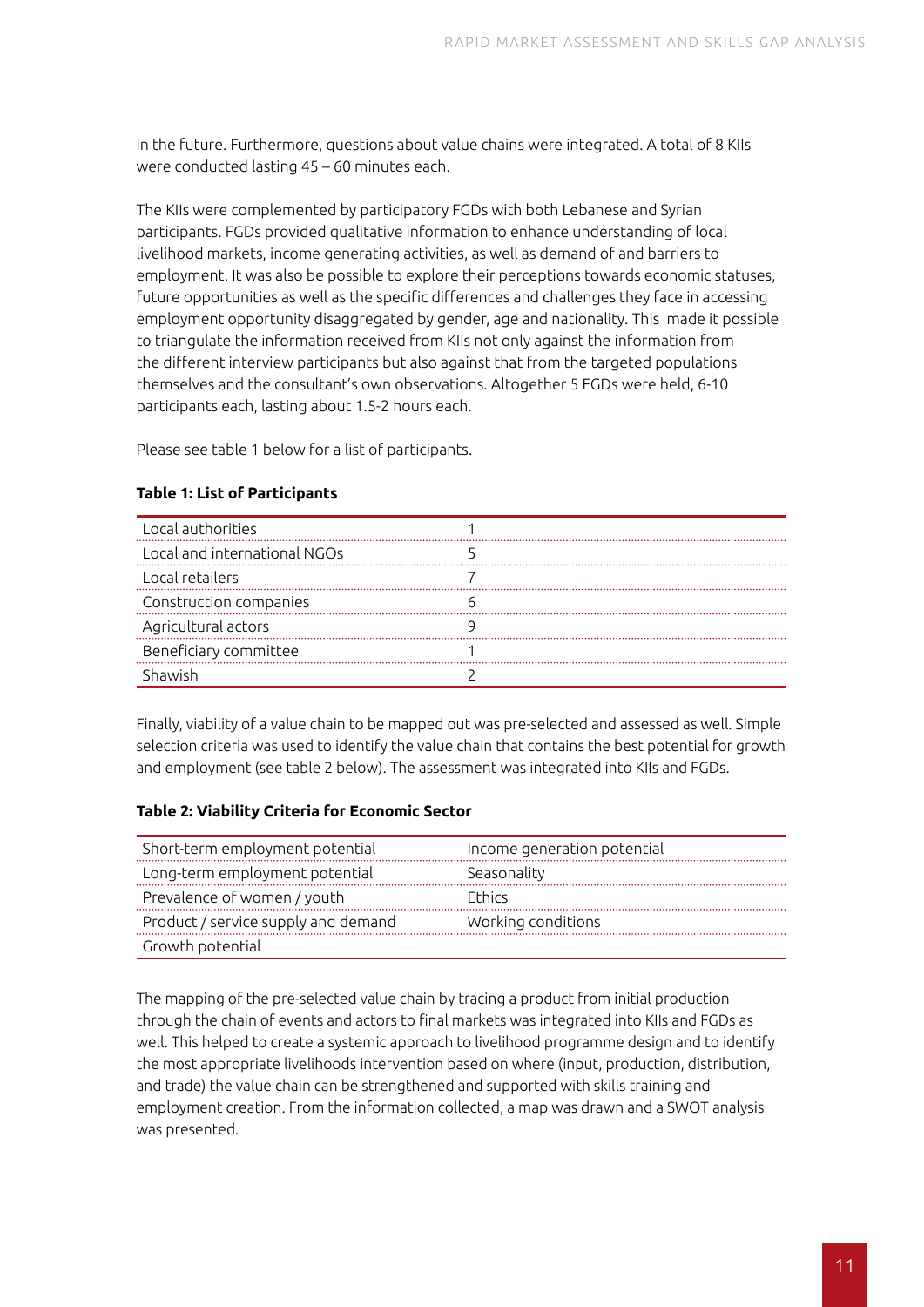#### Sampling

Due to time constraints and the fact that data collection is at its infancy state in the affected area, making it impossible to draw a scientific sample, the study relied on a representative sample that was purposely selected. Snowball sampling methods were furthermore used in order to identify other respondents. Particularly useful in contexts where sub-optimal research conditions are possible, such as those outlined above in this case, snowball sampling is thought to be a useful method. It means that one respondent gives the name of another potential respondent to the researcher making the sample group grow like a rolling snowball (Cohen & Arieli 2011). Throughout the sampling processes, wherever possible, special focus was applied on ensuring a gender and age balance.

#### Data Analysis

A Thematic Content Analysis Technique was used to group and analyse data by thematic area.

#### **Study Limitations**

This study encountered the following limitations which affected the accuracy of the study:

- Lack of secondary data on the current market and skills context in Arsal to inform the study.
- Reliability of existing data cannot be guaranteed as a lot of information was found to be contested, varying from one source to another.
- Time allocated for data collection was inadequate to obtain a statistically significant sample size.
- Limited access to some sites due to security risks.
- Working with translations, while a great asset, means that answers were summarised rather than translated word by word which may have resulted in change of meaning and parts of an answer may have been lost in translation.
- It was beyond the scope of the assessment to conduct a detailed value chain analysis for each of the identified value chains.

Therefore, this research is aimed at understanding rather than measuring the phenomena explored in this study. Generalisations were not sought, but the aim was rather to provide solid indications that give an extensive impression of the situation. The external validity of this study should thus be viewed with these limitations in mind.

#### **Ethical Considerations**

Respondents voluntarily consented to participate in this study after having been informed about the purpose of the research. Researchers made sure confidentiality of personal information was kept and that anonymity of respondents was secured.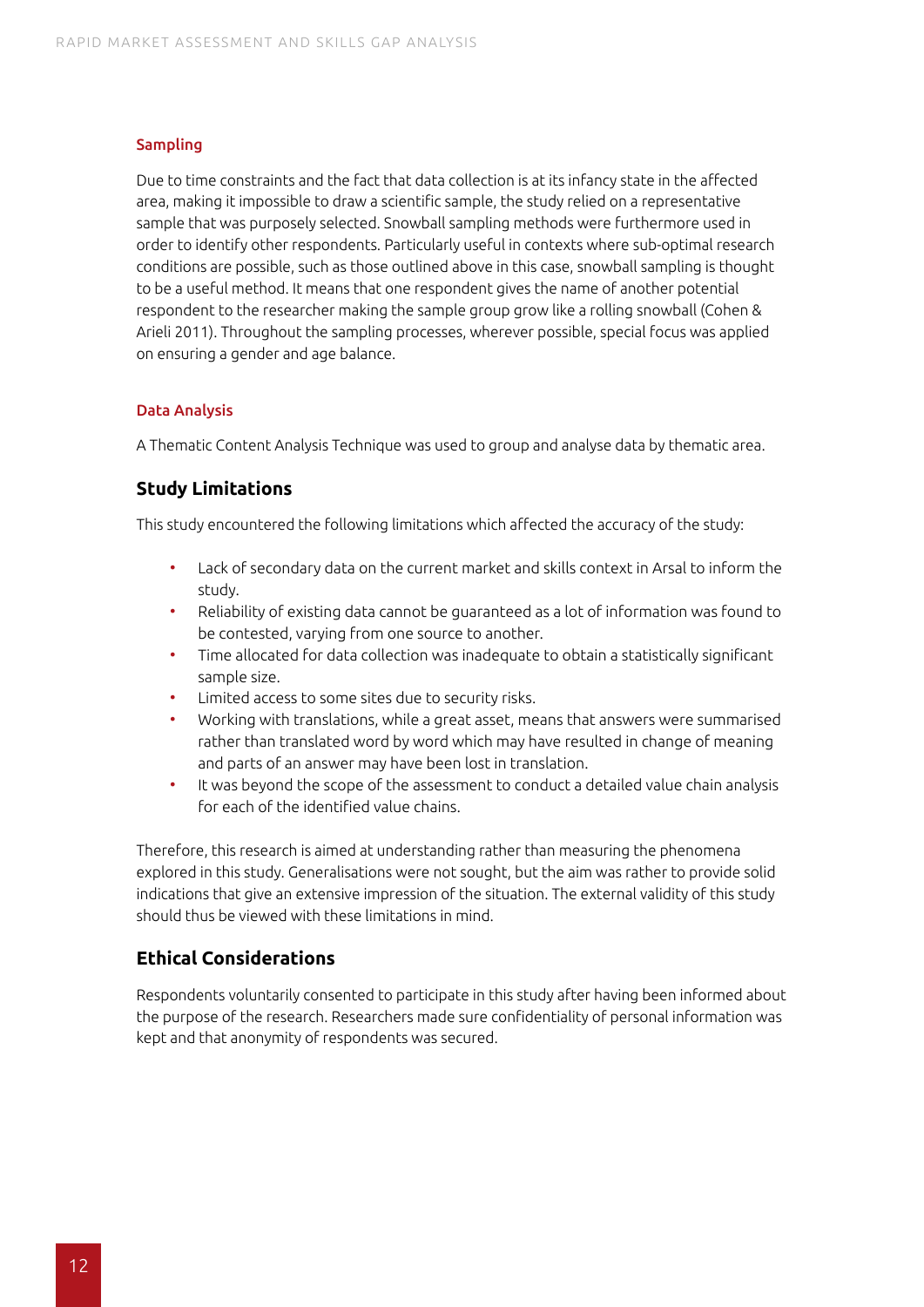# **FINDINGS & ANALYSIS**

The key findings in this study are presented in three parts, 1) the market assessment, 2) the evaluation of the most viable economic sectors and 3) the gap analysis of skills knowledge and training of both host and refugees communities. These parts are then organised in several sub-themes addressing specific objectives and the key research question. In part 1, current livelihoods opportunities and (perceived) barriers to employment are presented and market gaps are explored where a viable value chain for upgrading is recommended and then mapped out. Part 2 discusses the different sectors identified in part 1 and their viability according to criteria outlined in the study design. A SWOT analysis of the agricultural and carpet-making sectors / value chains can be found. Part 3 attends to existing vocational and soft skills, skills demand and existing skills development programmes. Here, recommendations are made regarding skills training opportunities in Arsal based on the findings.

#### **Market Assessment – Lack of a Functioning Market Economy**

#### Market Situation and Livelihood Opportunities

Understanding the market situation and current livelihood strategies was important to identifying the most viable economic sectors that livelihoods interventions could support and build on.

From the FGDs and KIIs it became clear that before the double burden of the two intertwined crises – the influx of tens of thousands of Syrian refugees and the fragile security situation due to clashes in Arsal and its outskirts – the economic situation was bearable due to lively smuggling activities between Arsal and Syrian towns, flourishing cherry and apricot production and export as well as lucrative quarrying business. Even though there is hope for an improved economic situation as the security situation has calmed down, people referred to the current market situation as "saturated", "weak" and "uncertain". Markets were shown to be highly reliant on assistance, in particular cash injected in the economy through multi-purpose cash assistance, food vouchers and cash for work activities. From October 2017 to February 2018, 3,356 households were supported with cash assistance.

UNHCR (2018) found that amongst the working-age population (18-65) 62% of Lebanese are either unemployed or inactive. 57% of Lebanese men are reported to be employed while only 20% of Lebanese women are economically active. These trends tend to be more significant for Syrians where 27% of men and only 7% of women are currently pursuing an income generating activity (ibid.). While unemployment remains to be significantly high, sectors that provide the most employment and livelihood opportunities were generally perceived to be agriculture (cherries and apricots), limestone quarrying and construction. These perceptions of livelihood opportunities are consistent with findings in the UNHCR (2018) study confirming that 53% perceive quarrying to be an employment opportunity, 45% agriculture and 42% education (especially for Lebanese women) while construction with 38% is perceived to be an opportunity mainly for Syrian men.

Women and especially Syrian women, as indicated above, mainly stay at home due to a lack of culturally acceptable employment opportunities. Very few work in schools, organisations and as nurses but the majority of economically active women have small shops or work in knitting, crocheting and tailoring as well as handicrafts and accessories. Production is reportedly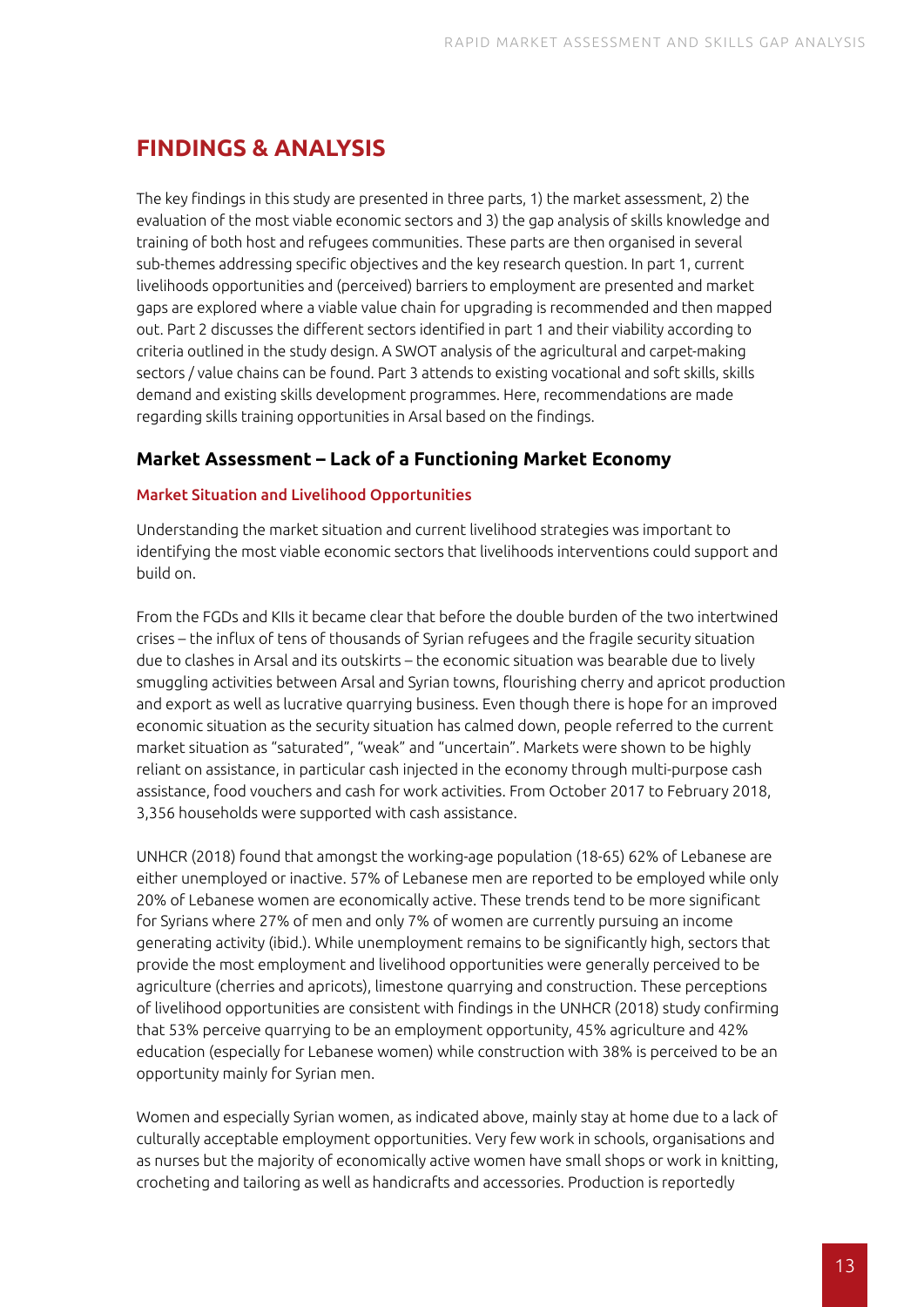available but they lack the capacity to sell their output which shows a lack of marketing opportunities and marketing skills. Even for the production of goods where marketing has been available such as crocheted goods like the taqiyah, a short rounded cap worn for religious purposes, that have been exported to Gulf countries, there remain challenges mainly linked to capital as payments often took more than six months making a continued production process challenging. As there is reportedly no market for this product in Arsal or Lebanon, this source of employment has decreased.

Unemployment rates among Arsali youth is particularly high. They often do not attend school or university for social (low awareness about educational benefits) and economic reasons (not being able to pay the education and transportation fees). One example was given where the older brother went to university but could not find employment afterwards, so that the younger brother foregoes education to instead work for \$20 a day in limestone quarrying or agriculture. Even after training in a technical school in Arsal, young people still go back to working in these sectors despite the training due to low employment opportunities in other sectors. This shows that limestones and agriculture, as explored in the background study on Arsal, seem to be the "cash cows" of the local economy. However, other sectors that youth reportedly work in include mechanics and electrical work.

While agriculture used to be a sector that generated a lot of employment, with the start of the armed conflict in and around Arsal in 2014, farmers have not had access to their lands. After 3 years, when they went to check on their trees, they found most of them dead, uprooted, cut very short or infested with disease and mice. Agricultural land is owned by more than 1000 Arsali farmers as well as some Syrians in the outskirts closer to the border. There is a lack of legal papers that regulate ownership and land rights are mainly preserved by "the word of influential families" which shows highly unbalanced power dynamics and a heavy reliance on social relations. Income from cherries and apricots used to be 10 million USD per year and farmers used to employ up to 4,000 Syrian daily workers especially in the picking season from August until September. 12% of the turnover used to be spent on wages. However, due to the situation and a resulting lack of capital, farmers are now mostly using family labour and each other's help for the work which decreases employment opportunities for daily labourers. Furthermore, the outskirts where the farms are located are still kept inaccessible to most Syrians by LAF and farmers have shared their concerns about Syrians going to the mountains due to fear of renewed clashes.

Moreover, the agricultural sector has been heavily reliant on the export market in particular to the Gulf and Syria which shows that this sector is more dependent on other markets rather than the Lebanese. High-quality fruit used to be exported to the Gulf and lower quality fruit to Syria for further processing mainly into jams. Due to tensions with Gulf countries and due to border closures with Syria these opportunities have significantly decreased. However, as FGDs with shop owners in Arsal have shown, the border seems to be porous as they still purchase much of their supply from Syria.

In winter, unemployment is reported to be even higher due to the seasonality of the sectors explored above. Syrians largely rely on WFP and UNHCR food vouchers and mazout cards. These are, however, reportedly often stopped for reasons that are either not provided or not understood. This cash assistance is perceived to be beneficial for shops in the local market as cash is fungible and other resources made available due to the injection of cash is often spent in the local economy. However, as an interview with a mini market owner shows, purchasing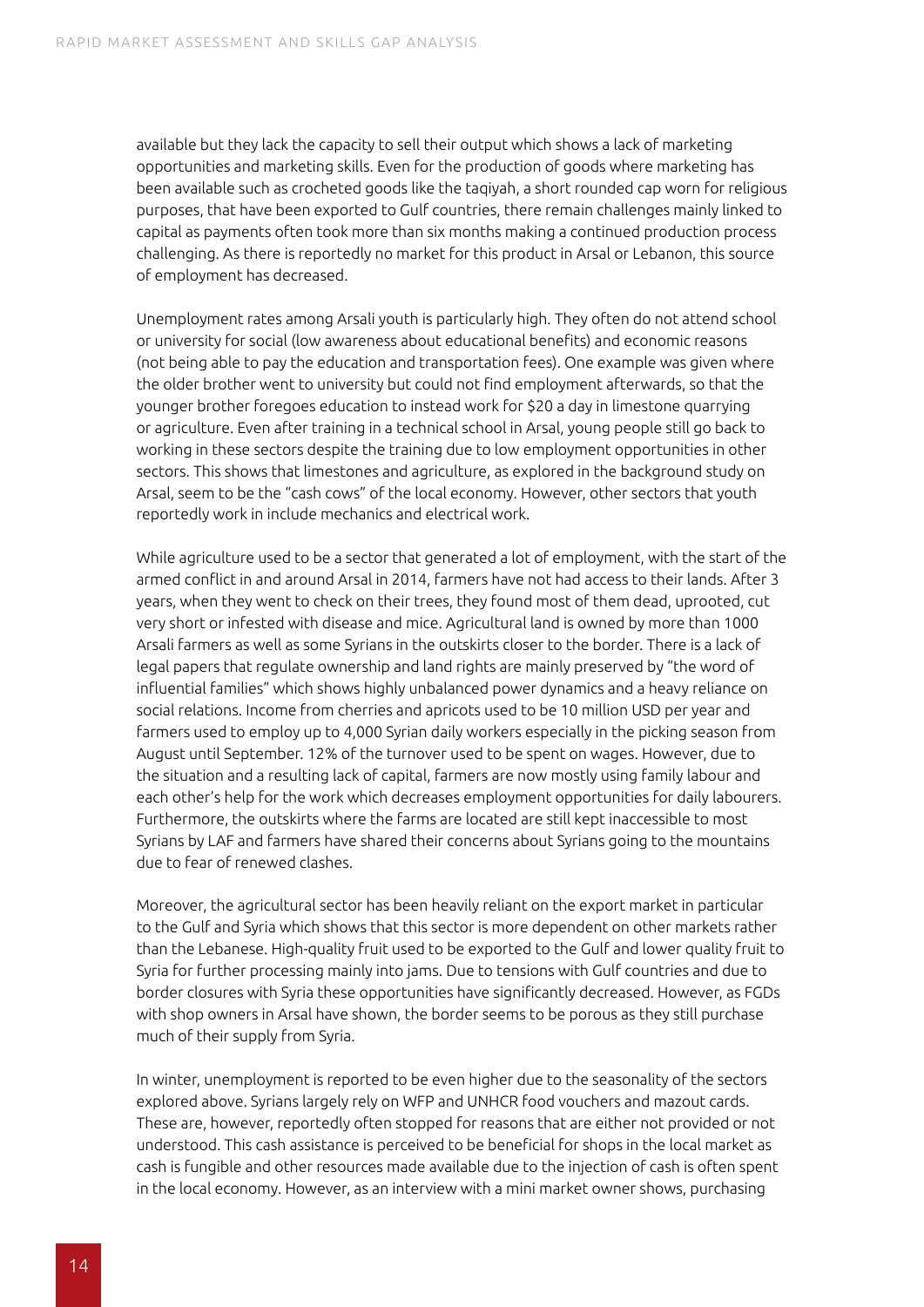power in Arsal remains very low which was made clear with the example of a chocolate bar. The packaging indicates a price of 750 LBP but she has to sell the bar at 500 LBP in Arsal in order to stay competitive. Furthermore, according to her, these higher priced bars are for the "Zahlé people" who move in and out of Arsal for humanitarian work; Arsalis buy chocolate that is lower priced.

The Syrian competition for employment and businesses in the Arsali economy is often resented by the local community due to the (pre-existing) weak economy and high level of unemployment. However, food shops owned by Syrians purchase their products at local wholesalers as for Syrians it is almost impossible to travel outside Arsal especially for the estimated 8,000 to 10,000 unregistered refugees (and also for the estimated 40,000 registered Syrians) (UNHCR 2017) in order to buy products at better prices there. This shows that some local, Lebanese owned businesses benefit from Syrian economic activity in Arsal. Movement of Syrians, in particular men, outside Arsal is very risky because they may face going to jail for reasons of informal entry into Lebanon.

NGO activities for employment creation have thus far mainly focused on mobile phone repair shops and beauty salons which have saturated these markets.

In conclusion, it can be said that while some people find employment in the 'cash cow' sectors of the market, namely agriculture and quarrying, as well as in other more marginal sectors, the main problem for employment creation remains to be the weak economy and a lack of access to a functioning market to sell their output. As one Syrian woman told us *"most women stay unemployed, not because of gender issues but because of the weak economic situation"*.

#### Income Generation

This section gives an overview of the types of income that Lebanese and Syrians that pursue economic activity receive.

The perception and reality of the Arsali market situation as outlined above is that employment levels are extremely low and the overall population is very large, not least because of demographic shifts due to the large influx of Syrian refugees in the last 7 and especially the last 5 years. Due to this, there are only few employment opportunities for both Lebanese and Syrians and those that do work reportedly often work for 1 - 3 USD per day only. According to WFP (2016) 73% of Syrian households in Lebanon had at least one family member of workingage that pursued an income-generating activity, meaning that 27% of households did not have a working family member. This was higher for female-headed households at 54% while 21% of male-headed households reported no active family member (ibid.). There are no data on this for Arsal, but given the weak economy and labour market situation, it is expected to be a similar if not more extreme situation.

Most Syrians receive an income through food vouchers of 27 USD per person per month as well as multi-purpose cash assistance of up to 175 USD per household per month. A study conducted by Ghiras Al-Nahda (2017) confirms that 78% of Syrians rely on food aid. Remittances and informal loans are other possible income sources. While there is no information for Arsal, informal loans are reported to be an income source for more than 60% of households in Kesrwane, West Bekka, Zahle, Nabatieh, Saida, Hermel and Baalbek (WFP 2016) and similar, if not more extreme, figures can be expected for Arsal. However, in order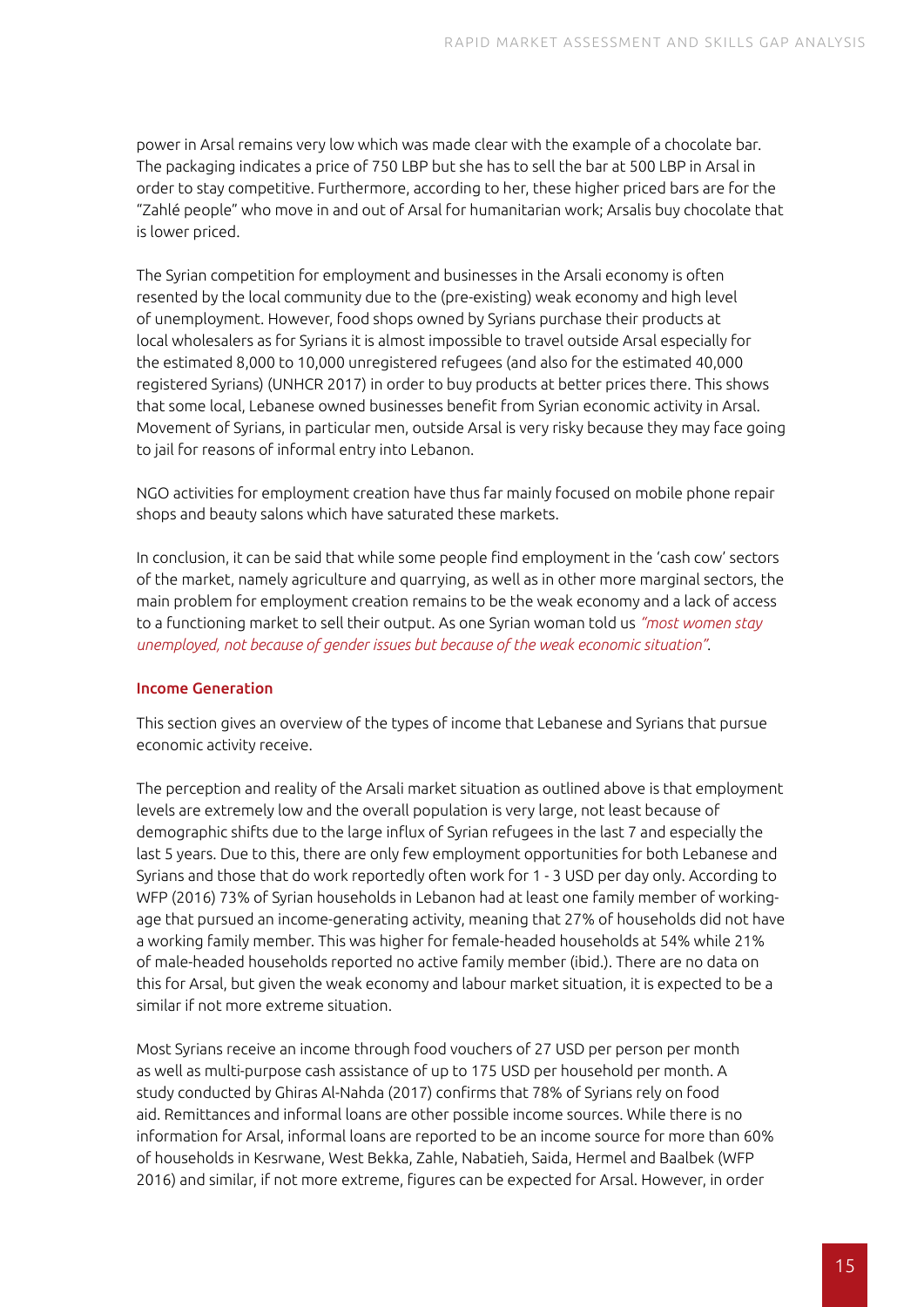to make a living, they often pursue informal, daily work in sectors outlined above (mainly quarrying, agriculture and construction). UNHCR (2018) found that 92% of economically active Syrians work informally in part-time and daily jobs usually earning between 100-300 USD per month (83% of Syrians) or between 301-500 USD (17%) (ibid.). Lebanese workers usually engage in part-time or full-time work and earn 100-300 USD per month (29%), 301-500 USD (17%), 501-700 USD (18%), 701-1000 USD (29%), 1001-1500 USD (3%) and above 1500 USD (3%) (ibid.). Lebanese informal employment amounts to about 66% (ibid.).

Informal and daily paid work (90% Syrians and 56% Lebanese (ibid.)) are mostly found in the agricultural, quarrying and construction sectors. According to UNHCR (2018), daily pay in the quarrying sector was cut in half from 20 USD to 10 USD per day due to Syrian competition in the job market who often accept lower wages. As someone told us, *"the 'Syrian hand' (al 3amel l Souri) is cheap"* which is thoroughly taken advantage of. Research by NRC shows that there was a Lebanese person working in a sawmill for 3 USD per day who was then laid off for a Syrian who would accept a payment of 1 USD (Drury 2017). As it is the case throughout Lebanon, (perceived) competition over jobs has been shown to fuel tensions between Syrian refugees and Lebanese host communities (Al-Masri & Abla 2017; ILO 2013).

In the construction sector, there are skilled workers, who can be called 'foreman' and lower skilled workers who are their assistants. Some of the skilled workers receive 35 USD per day and pay their assistants 10 USD. In this sector, it is also common to be paid per m² and it occasionally happens that for the amount of work the labourer is supposed to receive 200 USD but after the work is finished, receives 100 USD only. As they said, there is nothing they can do about it due to lack of accountability and legal systems. This is one of the problems of the informal economy.

#### (Perceived) Barriers to Employment

Capturing the perceptions of people regarding barriers to employment helps understand the challenges that the implementation of any livelihood project faces and has to try and overcome. In general, the barriers to employment can be sub-divided into 4 types that also overlap: the market situation, cultural factors, security and seasonality.

As outlined before, the economy in Arsal is extremely weak and there is no access for businesses to a functioning market economy. UNHCR (2018) found that turnover of businesses has decreased tremendously and that businesses expect this downward trend to continue. However, they also argue that the job market is resilient and relatively stable (ibid.), which does not correspond to the findings of this study. If turnover has decreased and if there is no access for businesses to a functioning market, that in turn means that they lack capital to employ the same number of workers as before the crises. Our qualitative data show that many businesses are now run by family members only and that due to this market situation they are unwilling and unable to employ paid labour. Farmers said that they even asked their children who study in Beirut to come back to Arsal frequently to help on the farm. This is reflected in the notion that individual pursuits such as education have to be subordinated to the common good (Obeid 2006). Children who go to the cities to study continue to have close ties with their families in the villages and often spend vacations and weekends in these villages, like in this case, especially during harvest time. Before the crises, there had always been both legal and illegal transiting of goods to Syria but now that crossing the border has become more difficult and because the market in Syria is hardly functioning as well, this revenue is missing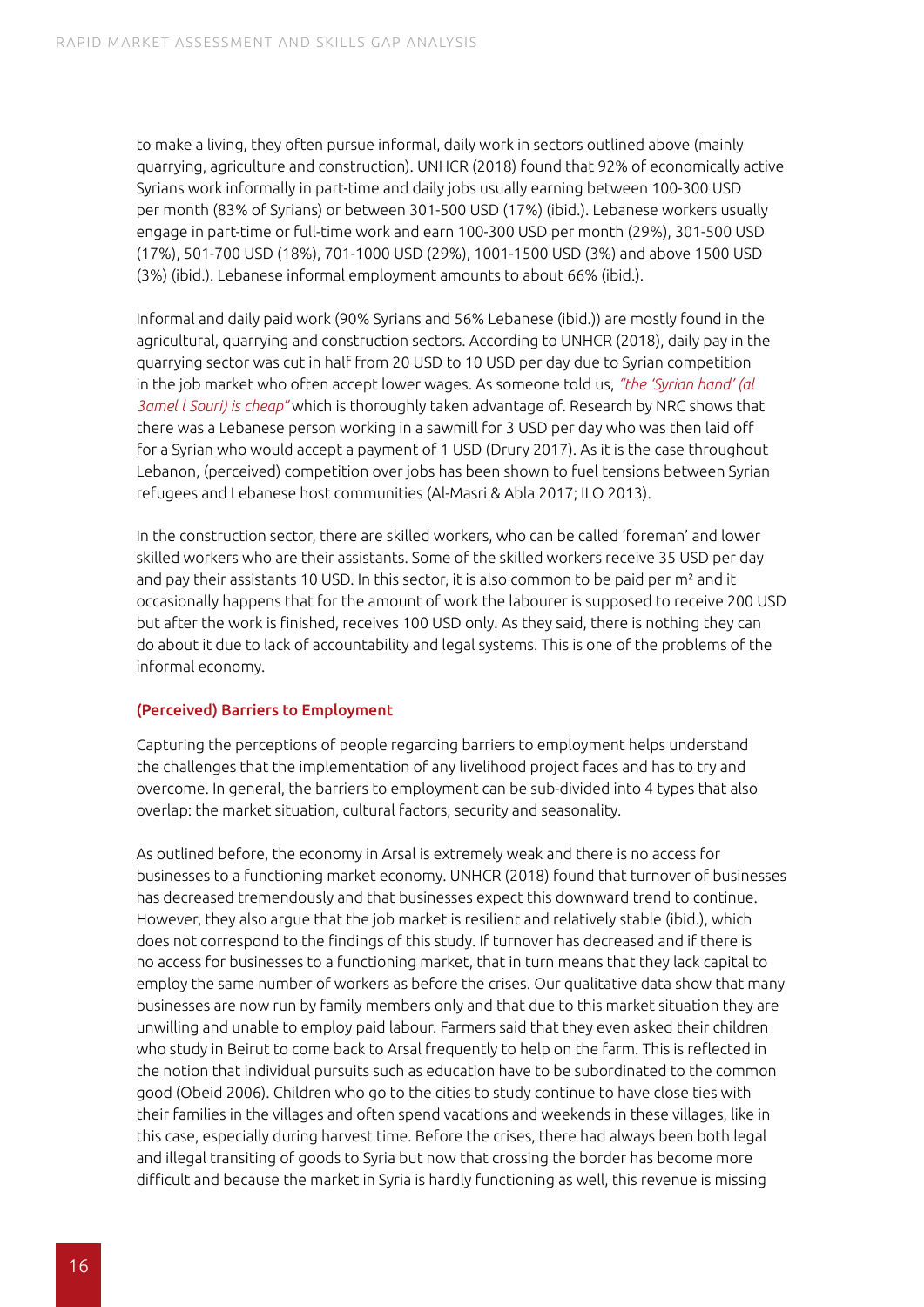in the economy. The labour market is perceived to be saturated and some perceive the reason for this saturation to be the additional Syrian labour while others perceived NGO activities in certain sectors such as cell phone repair services and beauty salons to have saturated these sectors where no more work can be found despite training.

Less tangible factors are aligned with perceived socio-cultural barriers. There is a common perception that people in other regions outside Arsal have stereotypes about Arsali people, especially youth, who are reportedly seen as terrorists. A study by International Crisis Group (2017) confirms this finding. The study presents anecdotes of lived experiences of Arsali people who think that the whole society has turned against them and that when they apply for jobs outside Arsal they are rejected because of the fact that they are from Arsal. Another socio-cultural barrier not to employment per se but to more sustainable and dignified employment for youth seems to be early marriage for which young men leave school in order to earn some money to build a family at an early age, barring them from pursuing higherskilled labour. This seems to be a transgenerational problem where a lack of awareness for education in order to pursue meaningful livelihoods is passed down generations.

For women, there are other socio-cultural barriers to employment. Arsal, like many parts of Lebanon, is a patriarchal society which is well illustrated in this quote: *"my wife has a bachelor's degree in geography and I have only finished 5th grade, but when my brother says Aleppo is the capital of Syria, she will agree"*. It was agreed that *"a woman who really has an income is the woman who has a voice in the household"*. Even though women often do the majority of work in for instance shops co-owned with their husbands, legal barriers in the patriarchal society that Lebanon is, makes it almost impossible for women to own businesses. In order for a woman to open a shop, for instance, she usually needs a male family member. Women can only open shops in their name if they are widowed, or have a protection case in the family. In case of a mini mart in Arsal, the shop was opened in the name of the daughter because her husband had been arrested which made her eligible to run a shop.

For pursuing other types of employment, women stated that certain jobs are inappropriate for them, either because the work is perceived to be mainly for men such as construction or because they feel unsafe moving around the town, especially without legal papers, for activities such as street cleaning which has been an activity that NGOs have pursued in Arsal for cash for work. There are only few opportunities in sectors that women can find work in such as nursing, teaching and organisations. While some Syrian women have been able to volunteer for NGOs, paid employment is often inaccessible in these sectors due to restrictions on the sectors that they are allowed to work in so that teaching, nursing and NGO work is often possible for Lebanese women only.

The security situation in Arsal has made movement in and out of Arsal as well as to the mountains where farms are located difficult. For this reason, work opportunities in agriculture have decreased significantly. Especially for Syrians, this is an issue, as they neither find work outside of Arsal nor go to their own farms along the borders or work on Lebanese farms. The security situation has been challenging when during frequent raids by the LAF in the ITS many men and youth are arrested which has made movement even more challenging. Moreover, many stated that they are afraid of local authorities as they believe that they perceive them as terrorists which makes finding a decent job difficult. Local authorities have reportedly put restrictions on some forms of Syrian labour such as taxi drivers and shops which have partly been closed according to some informants.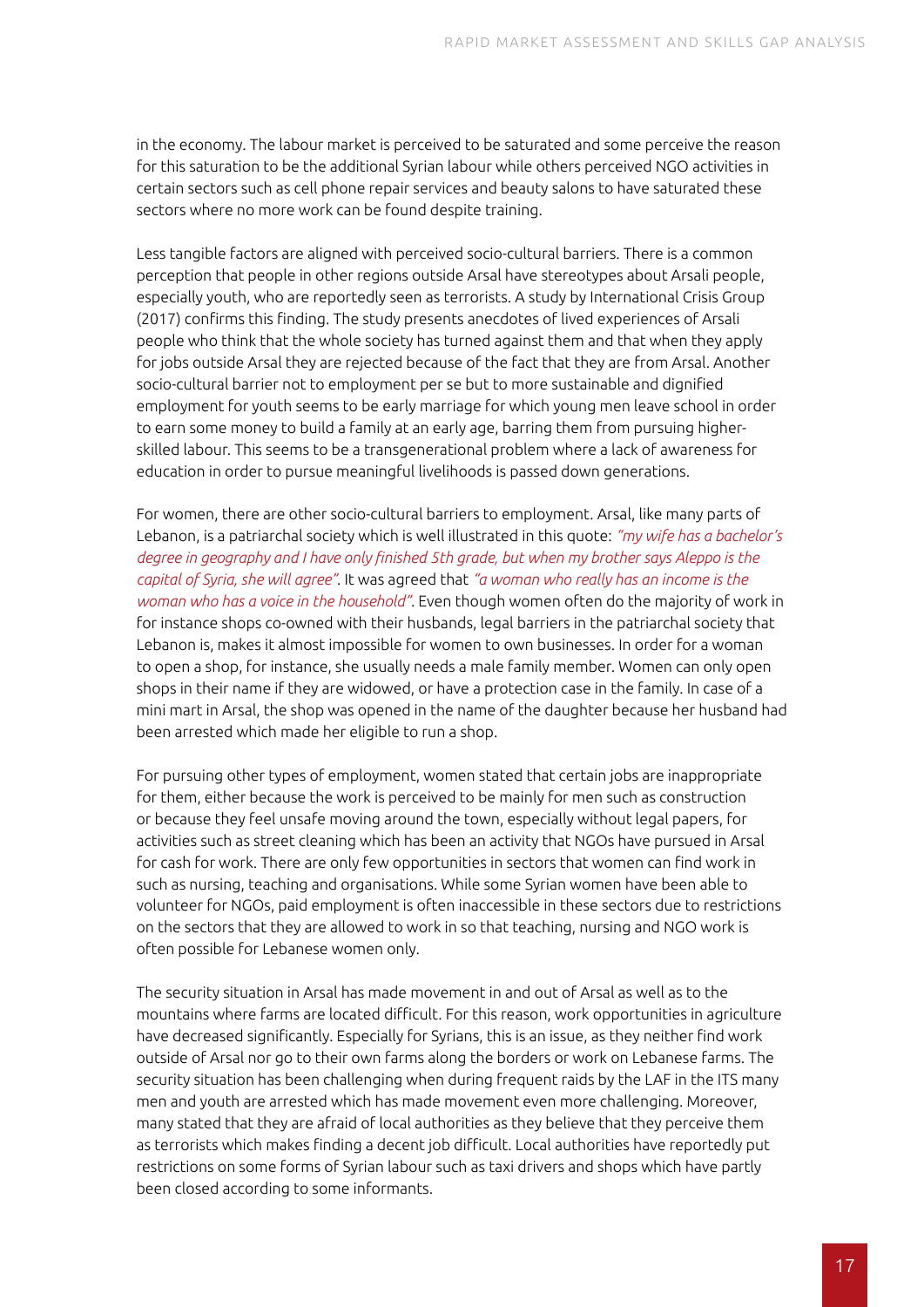Finally, in winter it is particularly hard to find employment as agricultural work as well as work in the quarries is seasonal. A similar situation can be found in construction where work with cement as well as painting and brick laying is usually not possible due to low temperatures so that only work inside such as electrical work, carpeting and the like is possible.

These barriers and challenges are not necessarily exclusive but may overlap in the sense that depending on gender, nationality, age and socioeconomic status some people may experience several barriers at once, accumulatively. These barriers need to be carefully considered in any livelihood intervention in order to be able to ensure an approach that is as sustainable as possible, enabling participants to overcome these or some of these challenges wherever possible also after the specific activity has ended.

#### **Market Gaps – Assessment of Viability of Business Sectors for Livelihood Interventions**

Building on this understanding of the above market assessment, the next step is to evaluate businesses and income generating activities (IGAs) in order to identify and recommend the most viable economic activities in Arsal which DRC Lebanon interventions could successfully and sustainably support.

Table 1 above outlines the criteria and indicators used to assess and evaluate the viability of the different economic sectors identified in the market assessment. The evaluation can be found in Table 3 below. A + means that during KIIs and FGDs respondents have made a positive indication for the specific indicator and sector, a – where this was negative and a + when neither positive nor negative, so a more neutral indication was made. Where no direct mentioning of the indicators for the sectors was made, the evaluation was inferred from other indirect statements made by respondents.

**Quarries:** the quarrying sector is very well developed in Arsal and as of today there are 150 quarries employing 5 labourers each and 300 workshops with 10 employees each (UNHCR 2018). The turnover per month amounts to 640,000 USD and due to competition in the labour market, wages have been cut in half from 20 USD per day to 10 USD (ibid.). The lack of state presence in Arsal has led to unregulated quarrying where people have turned their own private lands into quarries and, more widely, have 'borrowed' communal land for this purpose (Obeid 2006). Several attempts have been taken by the government to regulate the sector with several decrees issued between 1996 and 2009. In 2002, regulated the licensing process but activities in the Anti-Mountains where Arsal is located remained to be unregulated and operated freely (Ecocentra 2017). While this sector presents short-term employment opportunities in summer also because the sector is very well developed and in-depth training of workers is not necessary, there are no jobs in the winter and working conditions are harsh. As one respondent stated *"where are the human rights in this?"* This is a highly informal sector where businesses are not registered and where workers do not have any insurance despite the dangerous working conditions. It furthermore presents environmental problems and the sustainability of this sector is highly questionable. As one respondent puts it: *"the limestones will finish one day"*.

**Agriculture:** According to farmers, there are about 1,250,000 trees in Arsal producing and selling 33.3 million tons per year. The Lebanese market is worth 31 billion LBP while the Syrian market amounts to 15 billion LBP. The UNHCR (2018) study found that they produce 8,000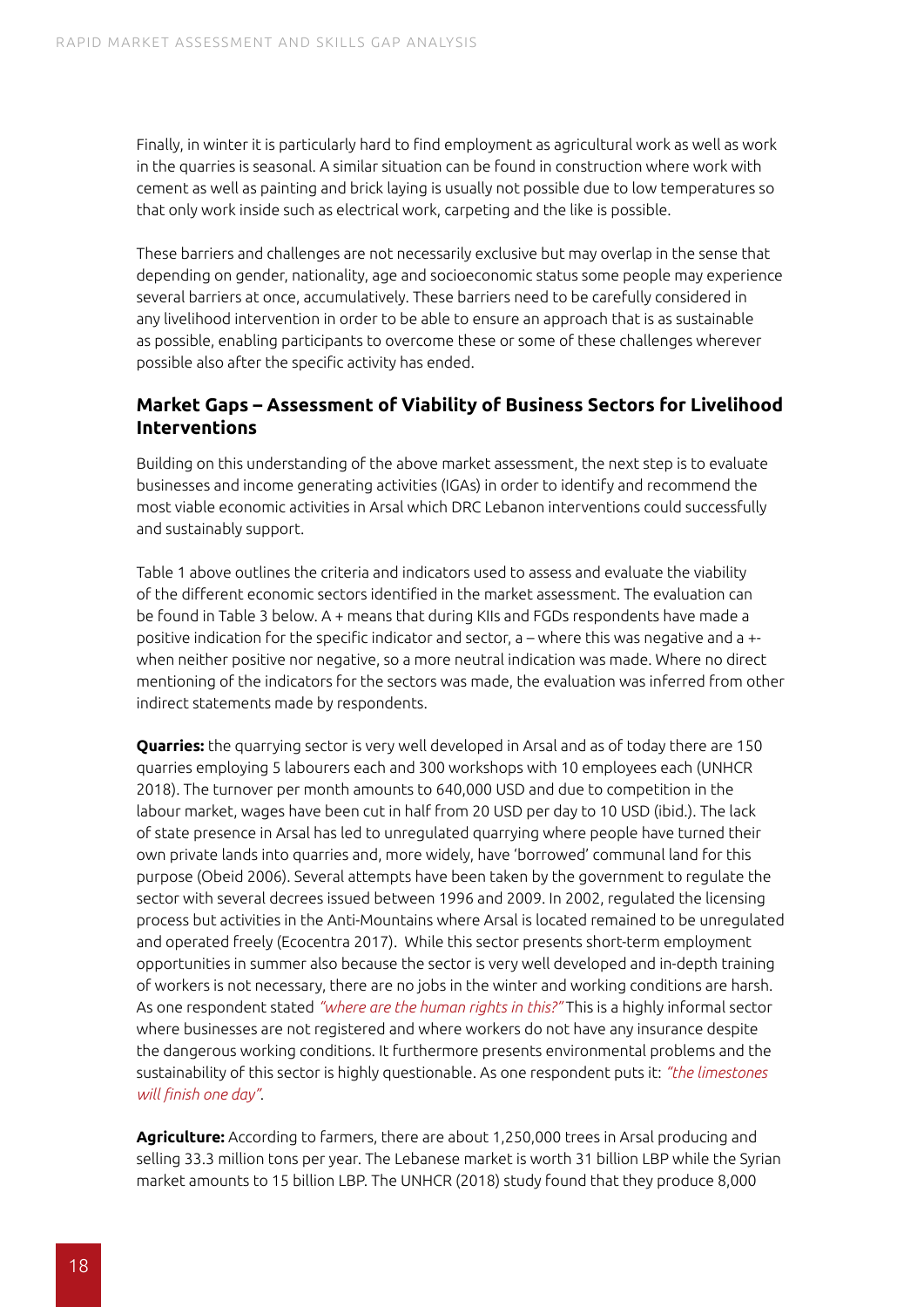tons of cherries, apricots and almonds annually which is worth 12 billion LBP which means that numbers are contested. The cost of per kg of apricots and cherries ranges between 1,000 LBP to 4,000 LBP with higher prices at the beginning of the season which then decrease. The export market used to be valuable but now due to difficulties of accessing the Syrian market especially, this has decreased. However, farmers indicated optimism that export could improve again soon given the improvement of stability in Syria. As mentioned before, a large amount of trees are dead or infested with disease due to recent conflict which shrinks this sector and due to the lack of income for the farmers during this time of crisis, income short- and long-term employment opportunities have declined. However, it is still one of the largest sectors in Arsal and short- and long-term employment potential is given under the condition that farmers can get the capital to renew their production capacity and that Syrians will have access to the mountains again.

Seasonality is a challenge also for the agricultural sector where most of the daily workers would be needed between August and September for the picking season and between October and December for cutting the trees and maintaining the land. Especially cherries from Arsal are famous as the conditions there make the cherries crunchy and they stay fresh for a long time. Farmers claim that no pesticides are used and production is mostly organic which was achieved with the help of the agricultural department of the American University of Beirut (AUB). Challenges include fluctuating prices in that they are never sure what revenue they can generate each year. It was suggested that the agriculture that is already here should be strengthened before thinking about introducing new kinds of fruits to the production in an attempt to diversify the market. This implies that a value chain approach to the agricultural sector might be the most suitable way of introducing livelihood activities in this sector, including processed products that have traditionally been made in Syria which is not accessible anymore. Some more background information on the value chain can be found in Box 1.

#### **Box 1: Agricultural VC Information – Processed Foods**

#### **Fruit:**

- grown in Arsal is sold in Bekaa (Arsal, Marej & Ferzol), South and Tripoli (best market)
- Output: > 33.3 million tons annually
- Transport: small farmers rent truck to go to markets, larger farmers use own trucks
- Export: dealing with a distributor in Bar Elias for export to Gulf; lower-quality fruit traditionally sold to Syria for jam production

#### **Jam: (USAID 2014)**

- 47% of jam market imported, local production 4,362 tons of jam (2012)
- Input: packaging & raw fruit; jars available through local suppliers, raw fruit locally sourced
- Simple production in small batches, labour intensive

**Livestock / Herding:** Arsal is a traditional herding culture, however, due to demographic shifts and due to the hard labour associated with herding, livelihoods have been more diversified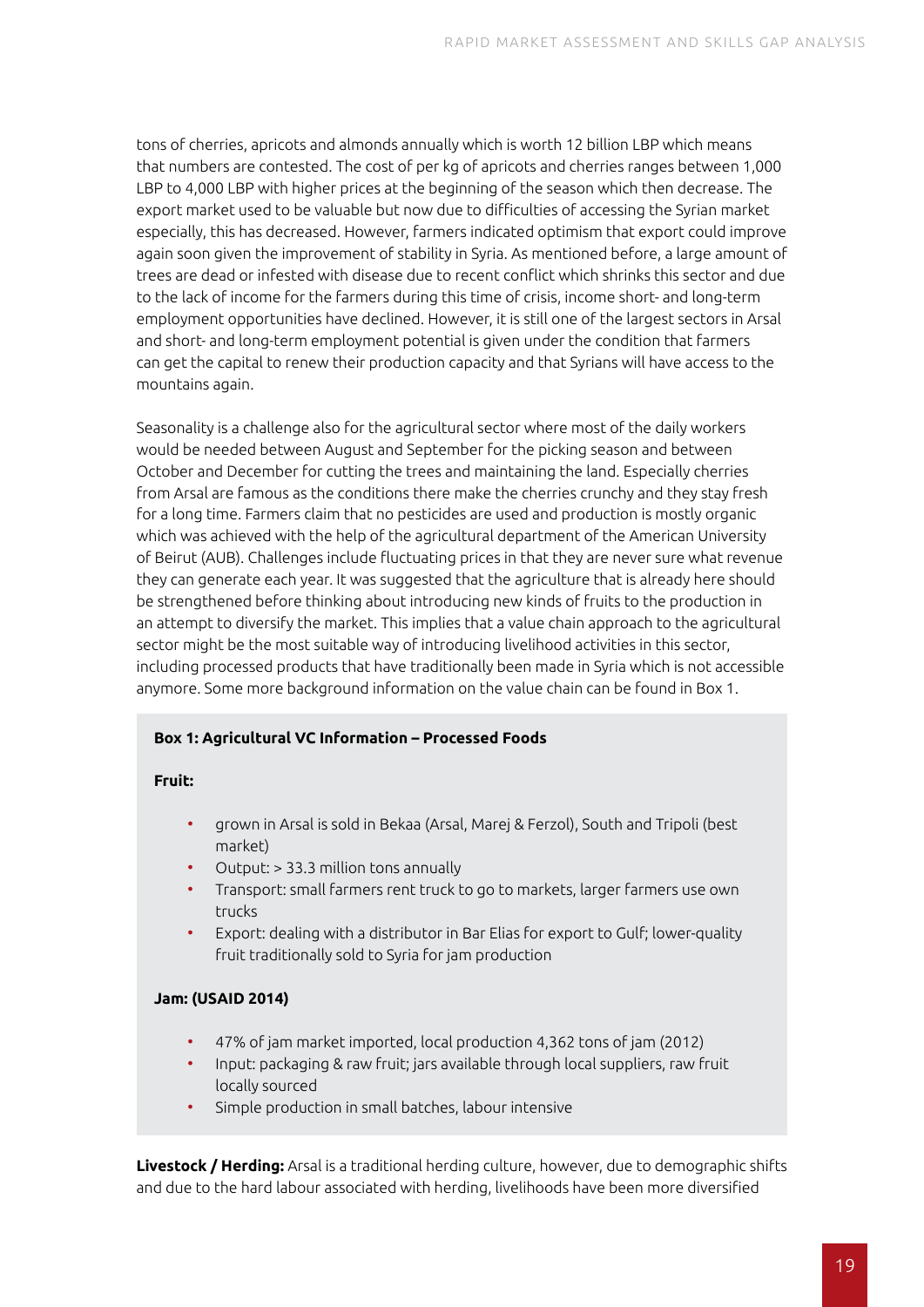and a shift from herding to tree planting and the quarrying sector in particular has been taken place. In the first half of the 20th century, Arsal was one of the places with the largest numer of livestock in Lebanon, estimated at 80,000 sheep and goats compared to 65,000 before the Syrian crisis. With the conflicts in Arsal in the last few years, this number has reportedly been cut in half as herders were unable to reach their livestock in the outskirts of Arsal. 165 families are involved in herding today (UNHCR 2018). Originally, wool was used for carpet-making, but today the wool is discarded and livestock is mainly raised for the meat. However, production cost is much higher than in Syria due to taxes on grazing grounds in Lebanon (UNHCR 2018). Previously, dairy products were produced in Arsal but due to these shifts in livelihoods and the high production cost associated with herding, these products are now bought from the market (Obeid 2006) and mainly sourced from outside Arsal. Targeting herders is associated with difficulties as they are on the move for much of the year. However, with fewer opportunities of movements between Lebanon and Syria, there is also limited movement of herders as traditionally they moved between the highlands of Arsal in the summer and the lowlands of Syria in the winter (Obeid 2006). With a decline in livestock activities, short- and long-term employment opportunities have decreased as well and due to the hard labour associated with this sector and the fact that it has been overhauled by other sectors that are perceived to be more profitable, youth in particular are not interested in working with livestock. The main barrier to dairy and egg production was perceived to be the lack of facilities that would have to be provided by the municipality.

**Construction:** The construction sector, including infrastructure, is one of the few sectors where NGOs have so far been able to implement short-term cash for work projects. While short-term employment and income potential are given in this sector, especially for Syrian men, there are problems with the informal nature of it as outlined above. The main work in this sector is found in ITS and other more permanent buildings around the town. However, growth potential is limited as workers perceive opportunities to decline due to the notion that the cheap Syrian labour in this sector was taken advantage of especially in the beginning so that most of the construction work was done and finished and workers have experienced a decline in inquiries. Working conditions can be harsh and dangerous and similar problems as with the quarries regarding this can be observed. Seasonality is an issue as well since large parts of the construction work cannot be conducted in the winter, especially if temperatures drop below 4 degrees. Opportunities for short-term employment are perceived to be in infrastructure, mainly roads especially those leading to the mountains as many have been damaged and asphalted roads are needed as the dust and gravel constitute a risk to the fruit production.

**Handicrafts/Carpet-making:** Handicrafts and carpet-making are sectors in Arsal that have been pursued traditionally. Today, especially women, work in handicrafts, accessories, tailoring, carpet making, knitting and crocheting. In particular carpet making and crocheting have been pursued but production depends on demand in urban markets as Arsal is not a functioning market and does not have the capacity to absorb these products. As one respondent said: *"it is easy to have vocational training in carpet making, the problem is access to markets and this is what needs to be taught"*. The carpet market today is underdeveloped due to high cost of production, foreign companies and competition and low technical capacity (UNHCR 2018). Other respondents indicated that help in teaching and designing would be useful to strengthen this sector as there is an opportunity to market carpets from Arsal which are often sold to ministries and foreigners. The carpet making sector is dominated by Lebanese and access to Syrian women, except for cheap labour, is difficult and should be handled with care.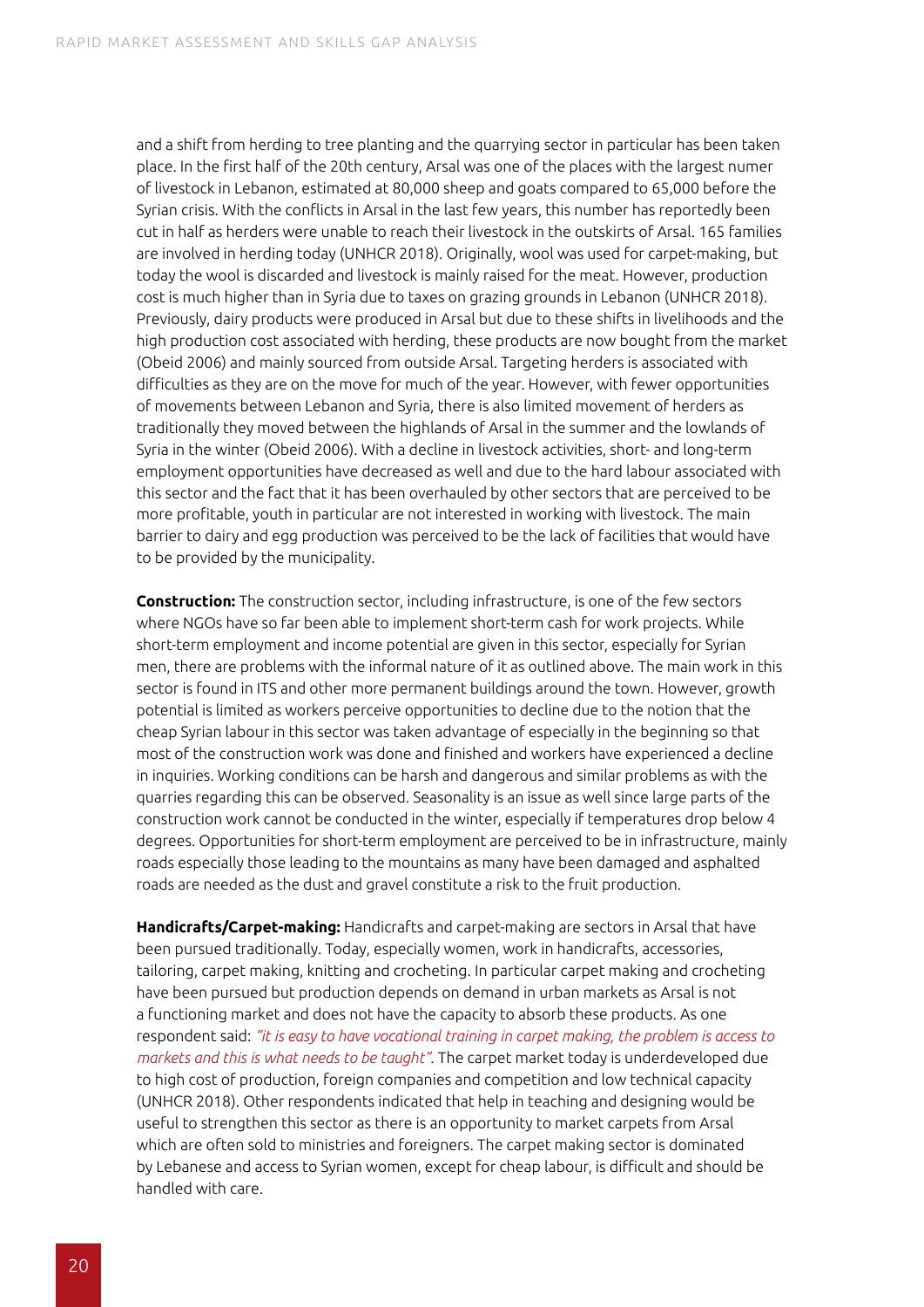| <b>Table 3: Evaluation of Viability of Economic Sectors</b> |           |         |                |                                                                                                               |                                               |  |
|-------------------------------------------------------------|-----------|---------|----------------|---------------------------------------------------------------------------------------------------------------|-----------------------------------------------|--|
| Indicator /<br><b>Sector</b>                                |           |         | <b>Herding</b> | $\exists$ Limestones $\exists$ Agriculture $\exists$ Livestock / $\exists$ Construction $\exists$ Handicrafts | (including<br>tailoring and<br>carpet-making) |  |
| Short-term<br>employment<br>potential                       | $+$       | $+$     |                | $+$                                                                                                           | $\pm$                                         |  |
| Long-term<br>employment<br>potential                        |           | $+$     | -              |                                                                                                               | $+$                                           |  |
| Prevalence<br>of women                                      |           | $+ -$   | $+$            |                                                                                                               | $+$                                           |  |
| Prevalence<br>of youth                                      | $\ddot{}$ | $+ -$   |                | $+$                                                                                                           | $+$                                           |  |
| Product<br>supply                                           | $\ddot{}$ | $\ddag$ | -              | $+$                                                                                                           | $+$                                           |  |
| <b>Product</b><br>demand                                    | $\ddot{}$ | $\ddag$ | $+$            |                                                                                                               | -                                             |  |
| Growth<br>potential                                         |           |         |                |                                                                                                               | $+$                                           |  |
| Income<br>generation<br>potential                           |           | $+$     |                | $+ -$                                                                                                         | $+ -$                                         |  |
| Seasonality                                                 |           |         |                |                                                                                                               | $+$                                           |  |
| <b>Ethics</b>                                               |           | $+$     | $\pm$          | $+ -$                                                                                                         | $+$                                           |  |
| Working<br>conditions                                       |           | : +−    |                | $+ -$                                                                                                         | $\pm$                                         |  |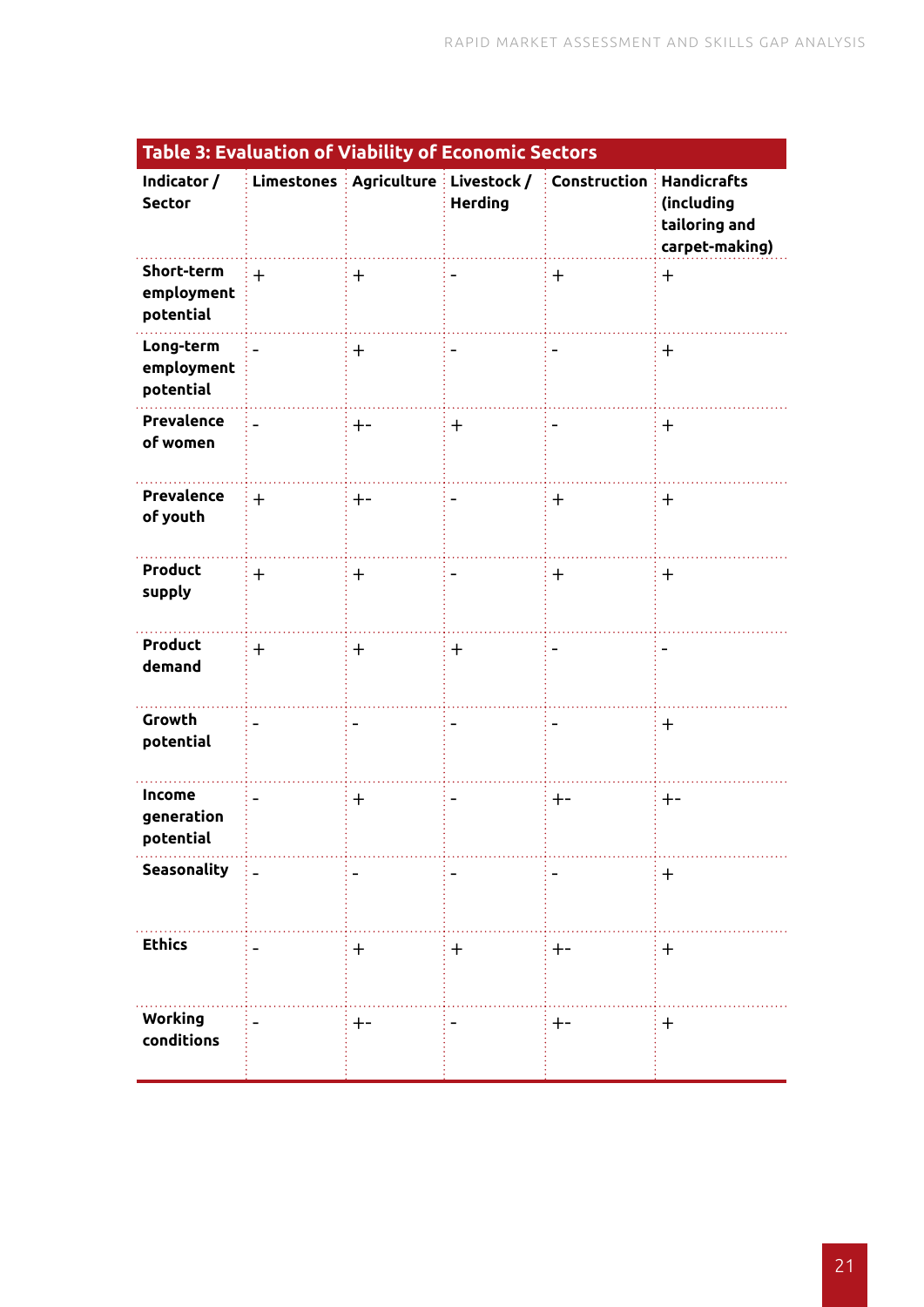A Syrian woman told us that it is *"a Lebanese business that we do not want to interfere in in order to avoid tensions"*. Syrians, on the other hand, are more experienced in knitting and tailoring which they do in their tents today but they lack the capacity to sell their output. For carpetmaking, due to the fact that it is an established (small) business in Arsal, a value chain approach might be an efficient way to implement sustainable as well as short-term livelihood activities in order to strengthen links in the chain that help the business grow and generate employment. Some general background information of the carpet value chain can be found in box 2.

#### **Box 2: Handicraft VC Information – Carpets**

- Material sourced locally and regionally (Syria)
- One small Lebanese cooperative
- Founded with help of AUB
- 25 workers
- One Arsali woman transports carpets to Beirut
- Sold at approx. \$50 depending on size

Given this viability assessment of the four main sectors as outlined above, attention should be paid to both the agricultural (processed foods) as well as the carpet-making industries. A brief SWOT analysis for both can be found in figures 1 and 2 below.





Cherries from Arsal are known for their quality and taste which could give processed products from Arsal linked to fruit a competitive advantage. Raw fruits and packaging materials are either available locally in Arsal or can be sourced regionally. The production process on a small scale is simple and labour intensive especially liked to sorting, washing, pitting and cutting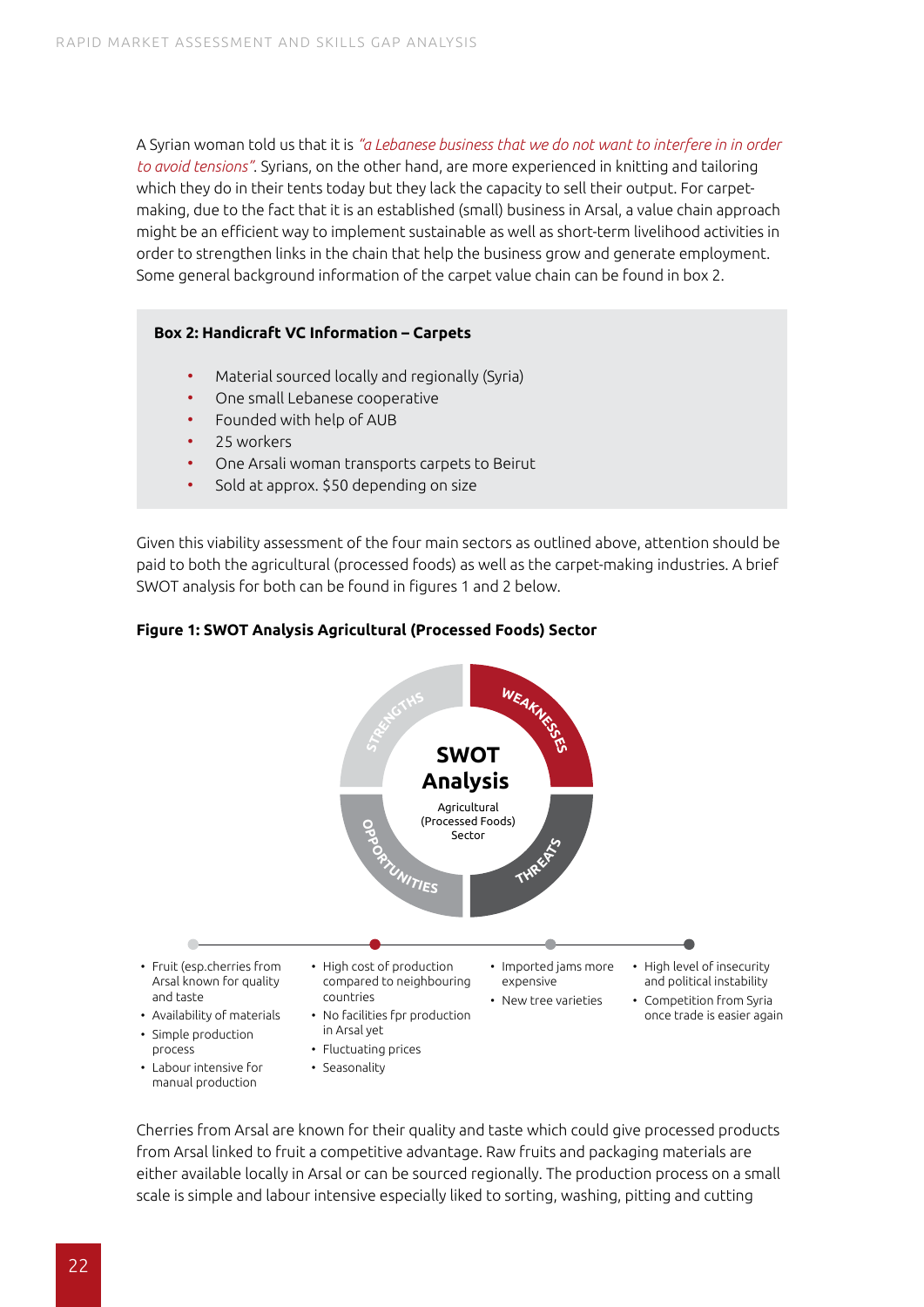which could present an opportunity to integrate training not only regarding the production itself but also regarding marketing of products as discussed before to employment generating activities. However, the production costs are expensive in relation to those in neighbouring countries, especially Syria, which is also linked to a threat that once border activities and trading picks up again, production might be relocated back to Syria again due to the lower production cost which questions the sustainability of jam production in Arsal. Furthermore, there are no production facilities in Arsal as of today, prices on the cherry market tend to fluctuate and availability of cherries is seasonal. On the other hand, new tree varieties are reportedly being sought in Arsal which could decrease this seasonality and there is an opportunity to potentially make food vouchers eligible for spending on weekly local markets where jam could be sold. Besides the competition for production in Syria, another threat is the volatile security situation in Arsal and the political instability there and in Lebanon more generally which is beyond the influence of any livelihoods programme.



#### **Figure 2: SWOT Analysis Handicrafts (Carpets) Sector**

In Arsal it has been tradition to make carpets using traditional techniques, sold for utilitarian purposes. An advantage is the existing business in Arsal, even though it is small-scale. The existence of this business as well as the fact that carpet-making is a traditional exercise in Arsal means that skills are available in the area and can be built upon. Production is labour intensive which presents an opportunity for employment generation. Production costs are reportedly high and carpets have to be sold at relatively high prices which do not correspond with the quality, especially since regional neighbours such as Egypt, Turkey and Jordan produce better quality carpets at a much more competitive price. Furthermore, Syrians are legally not allowed to work in this sector. Opportunities in Arsal include the wool of sheep that herders in Arsal hold which is currently thrown away (UNHCR 2018). Furthermore, according to a respondent, AUB used to support the Arsal carpet industry which means that DRC could learn from their experience or at best cooperate with them. In interviews it was illustrated that the carpet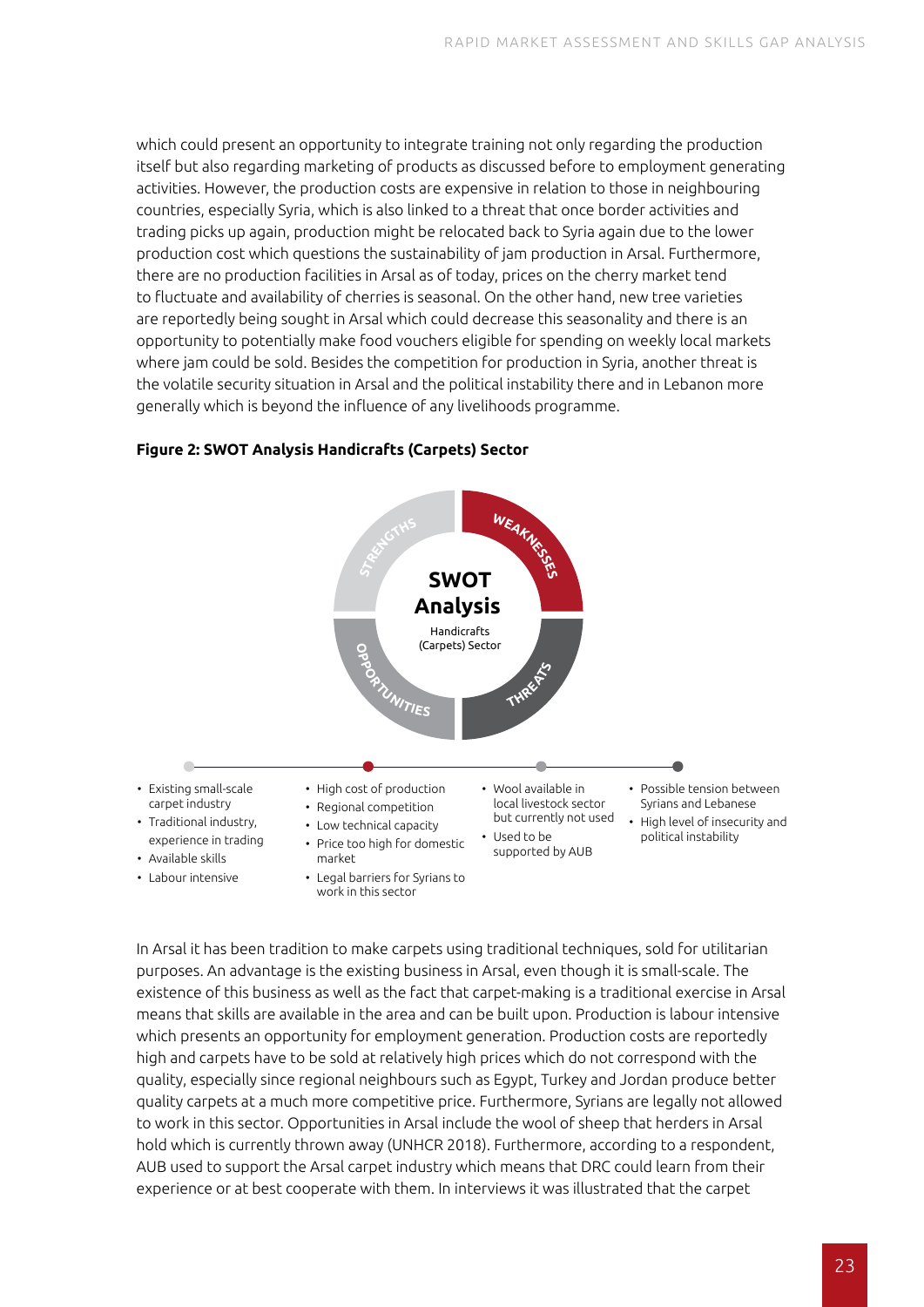industry is Lebanese owned and even though Syrian women work in this sector, a (conflict) sensitive approach should be taken in order to avoid tensions between Syrians and Lebanese. Finally, the security situation in Arsal is volatile and there is political instability there and in Lebanon more generally which is beyond the influence of any livelihoods programme.

In conclusion, taking all the findings and analyses into account, the construction sector seems to have the most potential for short-term employment and income generating activities while both the carpet industry and the agricultural sector linked to food processing were shown to have the potential to yield a more long-term and sustainable impact on employment and livelihoods more general.

#### **Gap Analysis of Skills Knowledge and Training "I don't want training, I want a job!"**

An objective of this study is to assess and identify existing and potential marketable opportunities for vocational skills in Arsal tailored to the local market conditions. Therefore, this section outlines existing skills in the population, the demand for certain skills and it discusses existing vocational training facilities in Arsal.

#### Existing and Demanded Skills

Research has made clear that youth, especially young men, do not often attend university and drop out of school early because there is low awareness about educational benefits in the society because they see that students who come back from university do not find employment in Arsal that fits their educational level. Another reason for not attending higher education is the high cost associated with university linked to tuition fees and transportation as well as accommodation cost as the closest universities are located either in Zahlé or Beirut which are 1.5 hours' and 3 hours' drive away and living cost is much higher in these places, too. Many youth have reportedly attended an official technical school in Arsal that trains about 400 students with 114 technical teachers but they were still not able to find a job in Arsal afterwards. They are interested in proper employment but after all the workshops, schools and other vocational trainings they attend, there are few opportunities for them to find employment and so they often keep working in agriculture or limestones.

This low school attendance is reflected in high levels of illiteracy. According to UNHCR (2018), 55% of Lebanese and 69% of Syrians in Arsal are illiterate. Both awareness for educational benefit and access to the labour market after school and trainings seem to be the most vital factors to attendance and interest in trainings. A girl who dropped out of school after 4th grade insisted to learn English and computer skills which shows that if this awareness and the perception that such trainings will be useful in the labour market exist, there is interest in learning and then using this knowledge in the market economy. Many mentioned the fact that they had undergone vocational and life skills trainings, but most said they did not benefit from them as there was no access to the labour market. This was reiterated by most respondents; women for instance perceived knitting and other handicraft skills to be beneficial as such but made clear that the problem was access to markets which is what should really be taught. Most women, especially Syrian women, already possess skills linked to handicrafts, accessories, knitting and crocheting and already work in this from their tents which shows that support in marketing their goods could be beneficial. Even though these skills are available, legal barriers to employment of Syrians in this sector pose a barrier for women to sell their goods.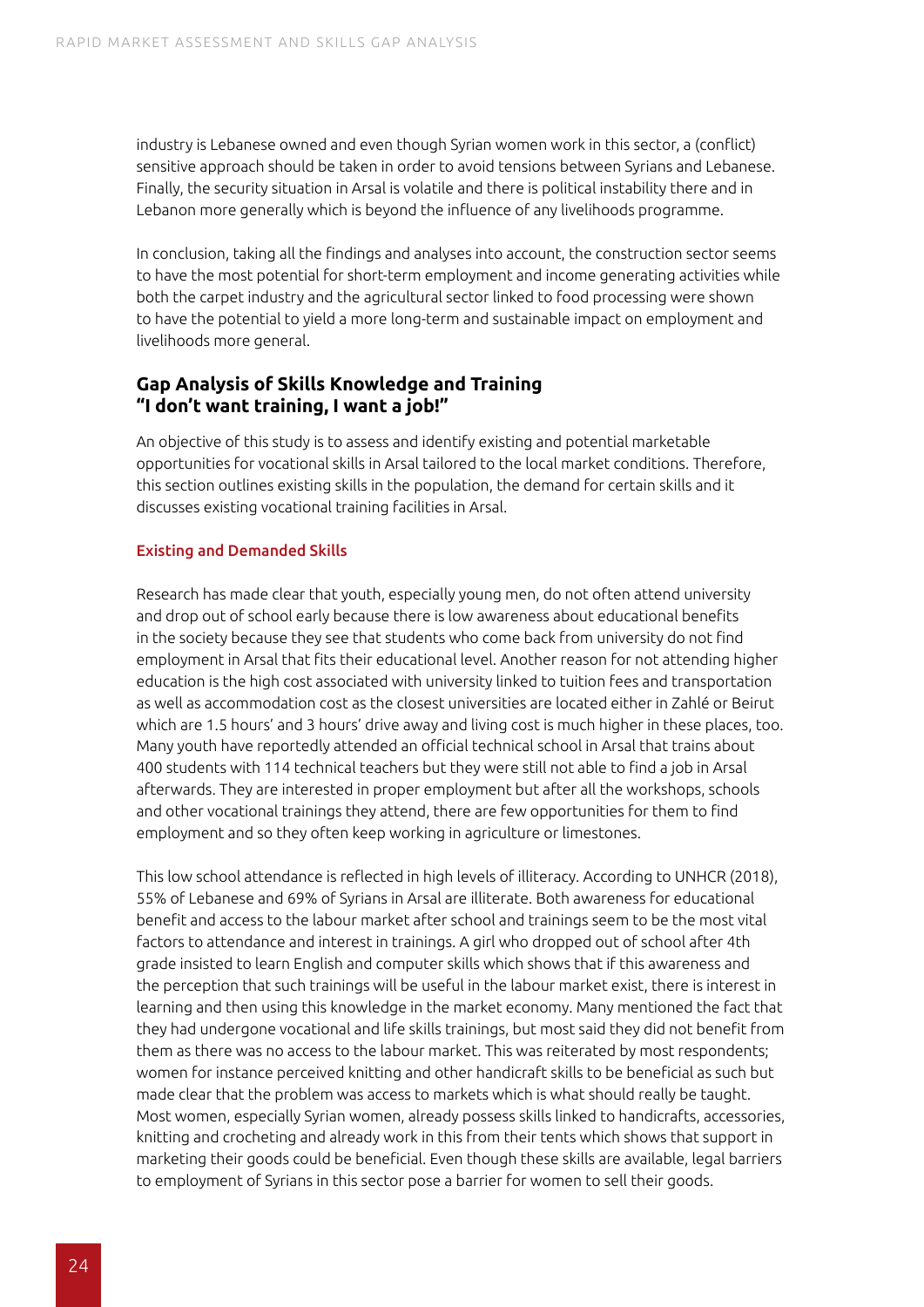The carpet-making industry, while small, exists in Arsal and women working in this sector mentioned needs for trainings in design and the 'modern ways' of the carpet industry as making new forms and styles to diversify their current product lines might help them increase their income. It is mainly a Lebanese business, but Syrian women told us that they had received on-the-job training for carpet-making after which they then worked in the business.

Vocational training needs in general were identified as electrical repairing, fixing big machines, agricultural expertise, tailoring and working with leather. Youth in particular are interested in mechanical and electrical training and work, but again, it is of utmost importance to support them also once the trainings as such finish in order to identify and find employment in the market. While there is this overall dissatisfaction with a lack of opportunities and thus the perception that trainings are useless, certificates for youth are perceived by some to be vital for their future: *"I was trained as a pharmacist, but then worked in trade. Later I came back to Arsal and opened a pharmacy, so the initial certificate even though at first I didn't work in it was the most important thing in my life"*. This awareness and such 'success stories' need to be disseminated even though awareness alone will not benefit youth in the current weak state of the labour market in Arsal.

Another large need for trainings was identified as advice for agriculture. In Hizirta (close to Zahlé) cherries are grown and then sold at a higher price than in Arsal as the quality can be better because they use agricultural engineering to cut the trees in the best way and to make the right space between trees.

Finally, there is also a contradiction in supply and demand of skills trainings. A challenge was reported to be that training centres provide trainings because employers indicated that they would need such trainings but in the end, job opportunities are still not offered.

The weak market economy as explained in the market assessment of this report paired with the demand for certain types of trainings and the overall expression of dissatisfaction with the lack of support for after trainings shows that it is not advisable to offer stand-alone trainings which seem almost obsolete in this situation. Instead trainings would be more useful and efficient if they were directly connected and very specific to an opportunity for employment afterwards.

#### **Existing Skills Training Centres**

Vocational and life skills trainings are in Arsal are offered by both local and international NGOs. Some focus on Syrian children aged 10 to 14 in order to help them catch up to speed with the Lebanese public school systems. They are taught French, Arabic, Maths and Science for about 96 hours for 2.5 to 3 months after which they can take an exam in order to enter public schools. However, due to a lack of capacity in public schools, there are also 12 Syrian managed schools in Arsal. Other organisations tend to young adults offering courses ranging from English, computer skills and civic (peace) education to VTs in nursing, hairdressing as well as cell phone and solar system repairs. Courses last up to 6 months after which a new group of students is admitted. There are about 20 to 25 students per class for approximately 4 hours per week, gender separated and with both Syrians and Lebanese, although not necessarily with a ratio of 50/50.

The success of the life skills and vocational trainings is unclear. While one organisation told us that after their nursing and hairdressing trainings 70-80% started working afterwards (either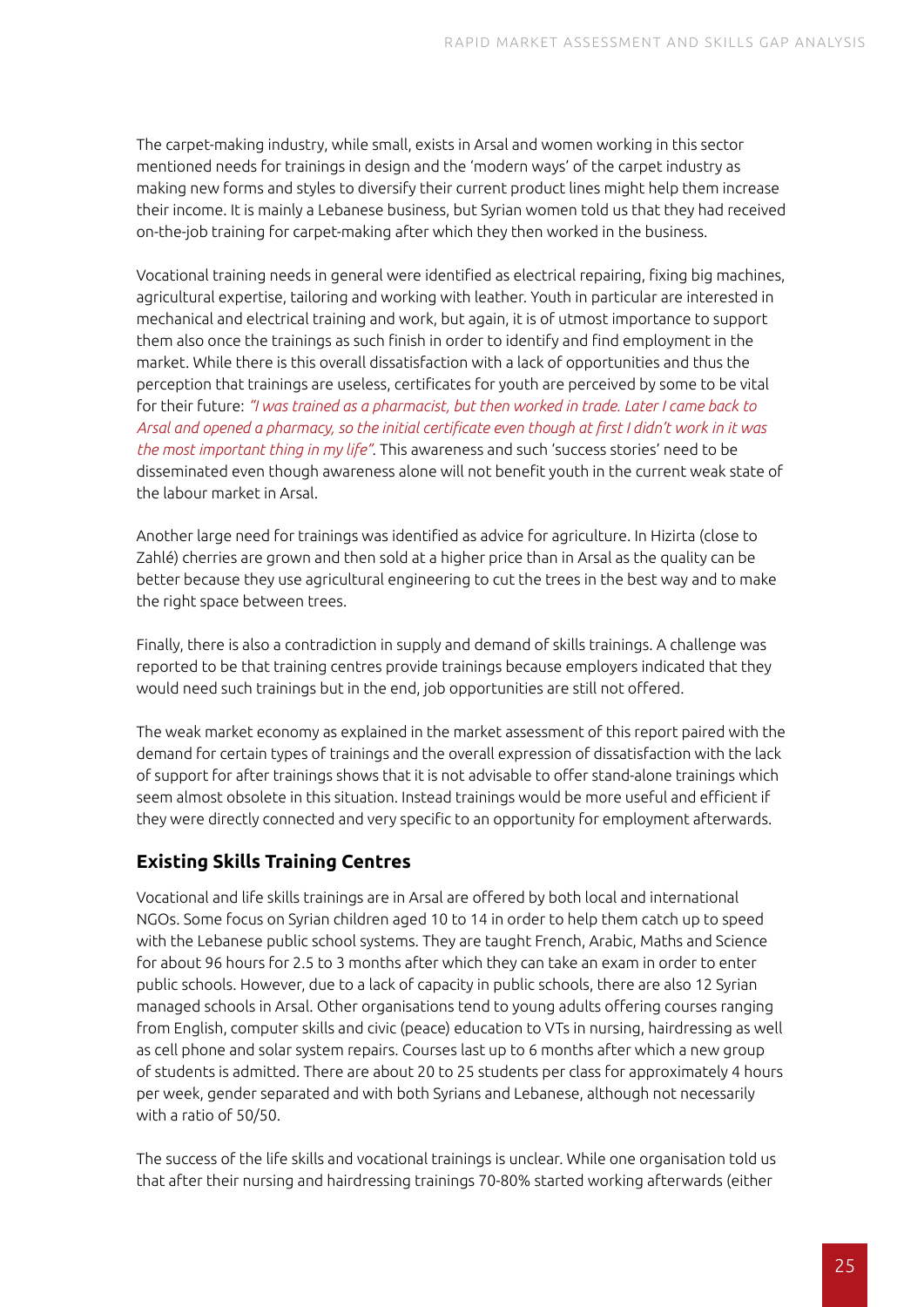in Arsal or back in Syria where they followed up with them), others indicated that due to the weak economy and low levels of employment opportunities in Arsal, they did not see the desired results after their apprenticeship programmes. Another organisation explained that every year they have about 20 graduates each from a school of accounting, computer and nursing but hardly anyone finds employment afterwards.

Speaking with beneficiaries of such trainings, the latter perception was underscored. Most respondents indicated the imminence of basic needs rather than trainings that in the end are not perceived to have any benefit for their economic situation given the weak economy in Arsal. One woman told us that she used to attend trainings for hairdressing and nursing but neither one benefitted her as there was no access to the labour market since the skills do not fit employment opportunities, or said more bluntly, job opportunities in general are very scarce. *"I don't want training, I want a job!"* She said that everyone was benefitting from the training, the teacher, the organisation and the taxi drivers that picked her up and dropped her off at the organisation which was in walking distance: *"I want to be a taxi bus driver because they seem to be the only ones benefitting!"*

Another issue identified with existing trainings is that there was no long-term view and therewith no long-term gain as activities are stopped after a maximum of 6 months which is perceived to be unsustainable if trainings are given just for the sake of them rather than linking them with existing, real employment opportunities.

Thus, in light of the existence of many life skills and VT centres in Arsal, it seems to be the better approach to build their capacity and build partnerships with those organisations already working in this sector instead of adding another player to this field that is, in any case, perceived to be rather dysfunctional given the challenging economic environment.

# **CONCLUSIONS & RECOMMENDATIONS**

Considering the findings and analyses above, the most prevalent perception is that the market economy is weak and that the market in Arsal is unbalanced, leading to few job opportunities and thus high unemployment of both Syrians and Lebanese. While there is no shortage of supply of goods and labour, Arsal is a weak market because there is extremely low employability saturating the labour market and the market is controlled by a powerful few clans/families who have the capacity to source supplies outside Arsal and who create a barrier to open market participation. Arsal relies on goods produced elsewhere as it has no local production. A selected few benefit by controlling access to the market while small local actors across all sectors endure fierce competition and suffer reduced profits. This also leads to an unfair competition at the wholesale level which in turn results in a lack of a balanced economy in the local community. As argued earlier, cash is predominantly injected into the economy by aid, wholesale supply is sourced by a powerful few, and profits immediately leave the local economy to pay suppliers outside of Arsal. Thus, large amounts of the cash injected through humanitarian cash transfer programming do not circulate in the local economy. Local power relations also play a core role in humanitarian interventions in the sense that any supplies needed for projects have to be sourced through these few powerful actors which further spurs these unbalanced power relations linked to unequal benefits and disengagement with the local economy.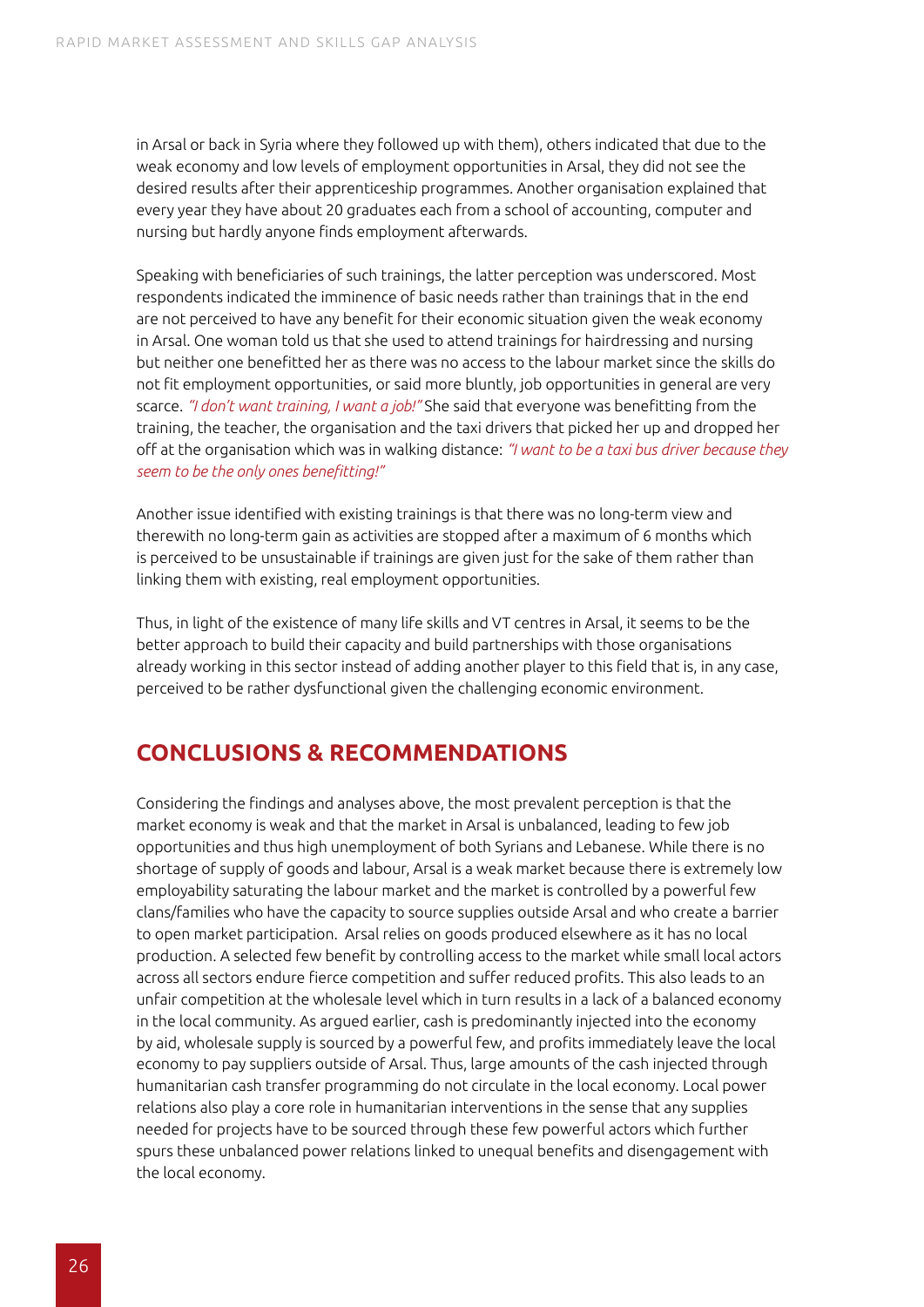This situation, moreover, has an impact on existing and potential life skills and vocational training programmes as trainings that do not fit the current employment situation are perceived to be obsolete, frustrate the beneficiaries, and do not yield the desired results. Hence, as the market and employment situation is feeble, stand-alone skills trainings, even though they might be well-intentioned and delivered in the best possible way, can hardly have a positive impact.

The main livelihoods opportunities and strategies pursued are found in the agricultural sector which has gained more and more significance in the economy of Arsal since the 1970s as well as in the limestone quarrying sector. Both of these sectors have been pursued for decades as a way of diversifying livelihoods away from a traditional herding economy. These sectors can be considered the main economic drivers in Arsal, or the 'cash cows' of the economy. Besides this, Syrian men especially find employment in the construction sector. For women the handicrafts and carpet-making industries present the best opportunities to earn an income even though access to a functioning market remains challenging. Youth do not see the added value of employment, partly due to socio-cultural factors and economic factors including the weak market situation.

This conclusion implies two issues. First, in order to ensure access to sustainable employment opportunities, there is a need to **support the production of marketable agricultural and manufactured goods** in Arsal. And second, **encouraging and advocating free or freer competition** in importing wholesale goods, given the fact that this now lies in the hands of a powerful few in Arsal, might lead to more efficient economic growth locally and a more equal distribution of incomes. Competition is the 'invisible hand' that guides individual selfinterest into maximising social welfare which is, however, only possible if there is an adequate number of participants so that no one single actor can influence the outcome of an economic exchange (Timmer, Falcon & Pearson 1983), which is a condition currently lacking in Arsal. Humanitarian livelihoods actors need to step up to endorse such developments.

According to the evaluation of sectors, the most viable opportunities for short- and long-term livelihoods programmes are the following:For **short-term employment**, the **construction sector** promises opportunities as this is one of the few sectors in which activities can be implemented that can include Syrian labourers given legal barriers in many other sectors. Besides waste management projects, NGOs as of today have found the construction sector to be one of the few viable sectors for cash for work programmes mostly focused on infrastructure work such as roads and storm water channels. However, sustainability of this sector for the long-term, given the perception of actors in this sector that employment opportunities are decreasing, is questionable so short-term projects should be the focus.

For programmes with the aim to support **long-term, sustainable employment**, given the weak economic situation, a **value chain approach** would be the most suitable option. Due to the fact that respondents perceived lack of market access as the most relevant barrier to employment and income generation, a value chain approach is useful in that it aims to help the target population derive more income from a livelihood activity by supporting them to add value to a product or by helping them access markets where there is greater demand for their product (IRC 2016). A value chain approach is market-driven, focusing on linking households to growing markets, it seeks sustainable solutions by creating systems and relationships to address underlying constraints in the long-term and it emphasises leverage in facilitating actions of market actors rather than providing direct services which can result in greater scale (Lundy et al. 2007). Focusing on strengthening links in the value chain might also make it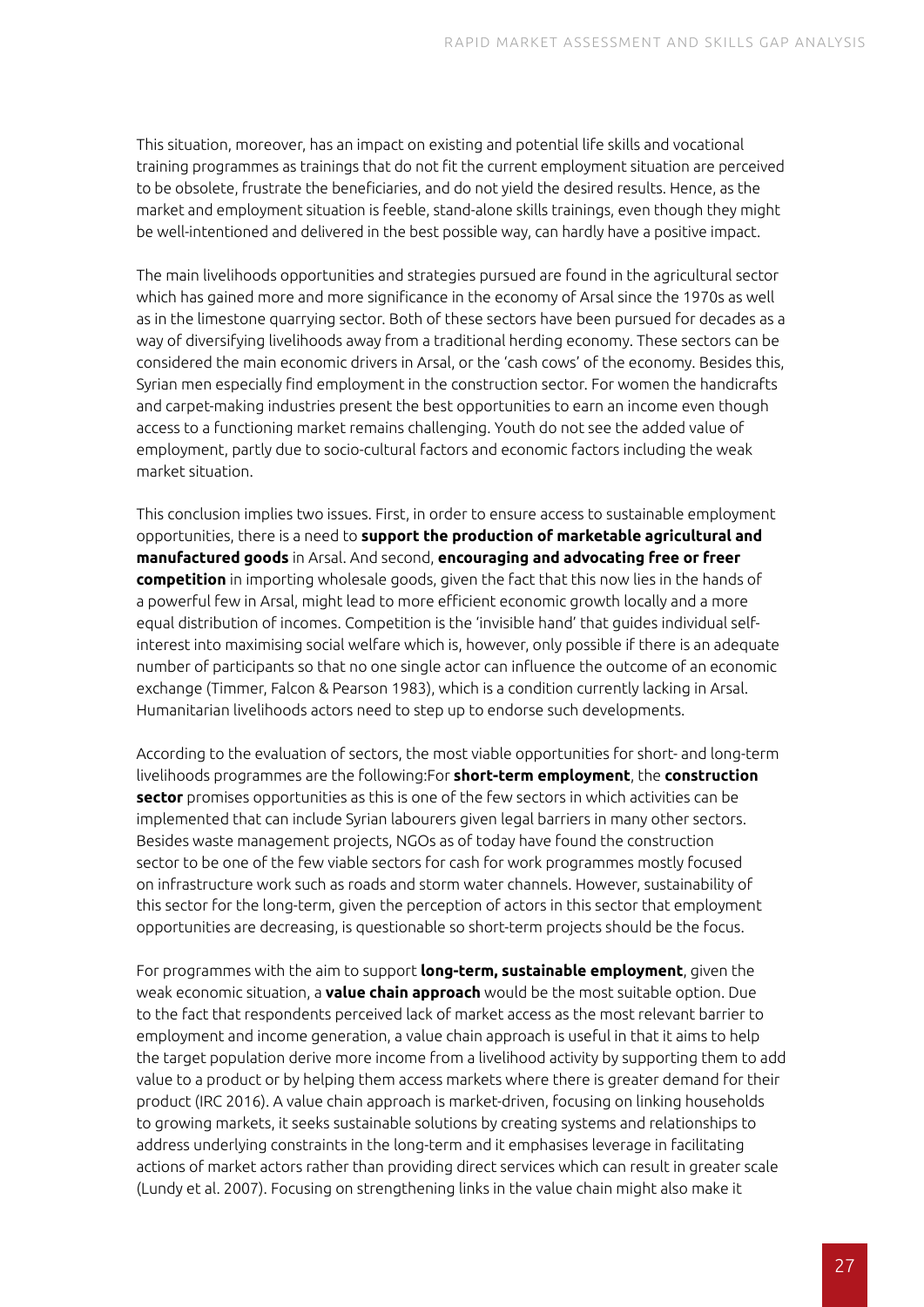possible to contribute, in one sector, to the aforementioned recommendation to encourage more balanced and equal competition that could lead to local economic growth and more equal income distribution. The unequal power relations prevalent in the economy of Arsal allows some actors to exploit other market chain actors unfairly which can be counteracted by developing the value chain, building actors' capacity along the chain to work towards shared goals and to maximising their roles in the chain and by building better relationships between the different actors. By focusing on these issues, common problems among actors in the chain as well as solutions that generate win-win outcomes, yielding tangible benefits, can be identified (Donovan et al. 2015).

One opportunity in the **agricultural value chain** are processed products such as **jam** where production can be developed and the value chain can be built locally as it used to be a cross-border activity from Syria. By bringing the production of jam to Arsal on a small scale and reducing the reliance on imported products, one can create employment, support diversification of the market, develop links to better functioning markets outside Arsal and it presents a useful opportunity to combine skills training and employment.

The **handicrafts value chain**, including artisanal **carpet-making**, presents an opportunity to strengthen an existing, small scale production facility where certain links in the value chain can be strengthened and expanded. This option has a potential to be sustainable as the value chain, even though it is very small scale, already exists in Arsal and does not have to be built from scratch. Here, skills development and employment generation can be combined because even though skills in this sector already exist in Arsal, they can be developed and skills regarding marketing of products can be integrated.

Should a value chain approach be adopted, **further research** into finding the most suitable way to promote and upgrade the market should be undertaken in order to ensure positive impact on skills development and employment generation as well as an efficient and sustainable approach of the livelihoods programme.

**Vocational skills training**, given the fact that the economy is weak, vocational training is not recommended as a stand-alone activity, but should rather be linked to employment opportunities after the training finishes in order to avoid further frustration. The aforementioned value chain approach could be a suitable strategy for this. Furthermore, as there are a relatively large number of training facilities in Arsal today, adding another actor to this field should be avoided. Capacity building and partnerships with existing actors present a more efficient and sustainable way to address skills training in Arsal.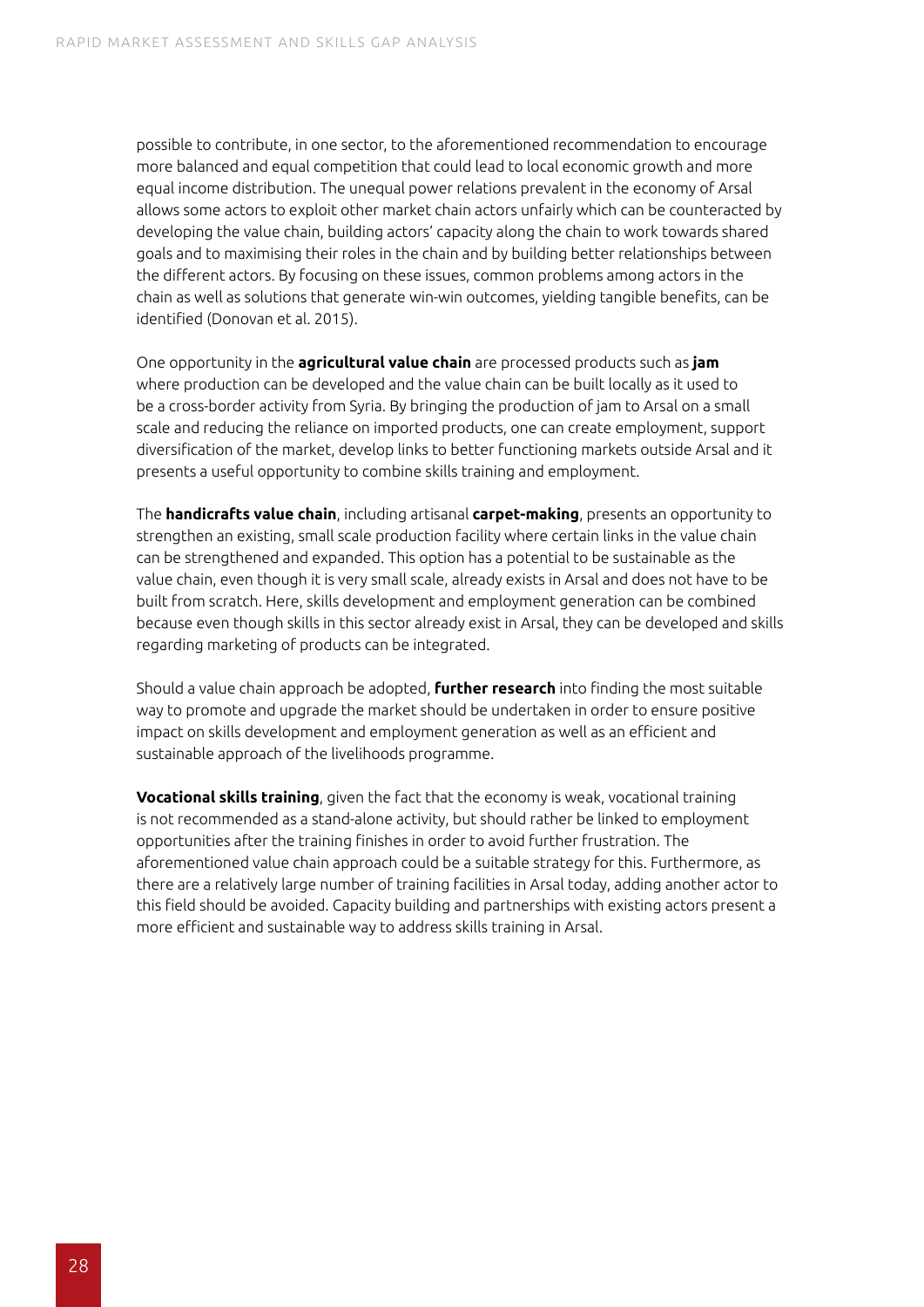# **BIBLIOGRAPHY**

Al-Masri, M. & Abla, Z. 2017. The Burden of Scarce Opportunities: The Social Stability Context in Central and West Bekaa Conflict Analysis Report – March 2017, UNDP.

Cohen, N. & Arieli, T. 2011. Field Research in Conflict Environments: Methodological Challenges and Snowball Sampling, Journal of Peace Research, 48(4): 423-435.

Donovan, J., Franzel, S., Cunha, M., Gyau, A. & Mithöfer, D. 2015. Guides for Value-Chain Development: A Comparative Review, Journal of Agribusiness in Developing and Emerging Economies 5(1): 2–23.

Drury, S. 2017. Improving Living Conditions for Vulnerable Syrian Households in Substandard Buildings in Arsal, Lebanon, Oslo: Norwegian Refugee Council.

Ecocentra 2017. The Dire State of the Quarry Sector in Lebanon, https://ecocentra.wordpress. com/2017/05/24/the-dire-state-of-the-quarry-sector-in-lebanon/ [accessed 13.02.2018]

Ghiras Al-Nahda 2018. Needs Assessment for Food Security and Education Sectors in Arsal Camps.

ILO 2013. Assessment of the Impact of Syrian Refugees in Lebanon and Their Employment Profile, International Labour Organization, Regional Office for the Arab States.

International Crisis Group 2016. Arsal in the Crosshairs: The Predicament of a Small Lebanese Border Town, Crisis Group Middle East Briefing N°46.

IRC 2016. Working with Markets across Sectors and Outcomes.

Lundy, M., Verónica Gottret, M., Ostertag, C., Best,R. & Ferris, S. 2007. Participatory Market Chain Analysis for Smallholder Producers, Cali: Centro Internacional de Agricultura Tropical.

Obeid, M. 2006. Close Bonds: Kinship, Politics, and Livelihoods in a Lebanese Village, PhD Thesis, London: London School of Economics.

Obeid, M. 2014. On the Borders, What Fighting in the Town of Arsal Tells Us about Instability in Lebanon, Project on Middle East Democracy (POMED).

Obeid, M. 2010. Searching for the 'Ideal Face of the State' in a Lebanese Border Town, the Journal of the Royal Anthropological Institute, 16(2): 330-346.

Timmer, C. P., Falcon, W. P. & Pearson, S. R. 1983. Marketing Functions, Markets, and Food Price Formation, Food Policy Analysis (Chapter 4), Baltimore: The World Bank, the John Hopkins University Press.

UNHCR 2018. Arsal Labour Market Assessment Presentation [accessed 25 February 2018].

UNHCR 2017. Minutes of Inter-Sector Meeting – 11 September – Beirut Lebanon.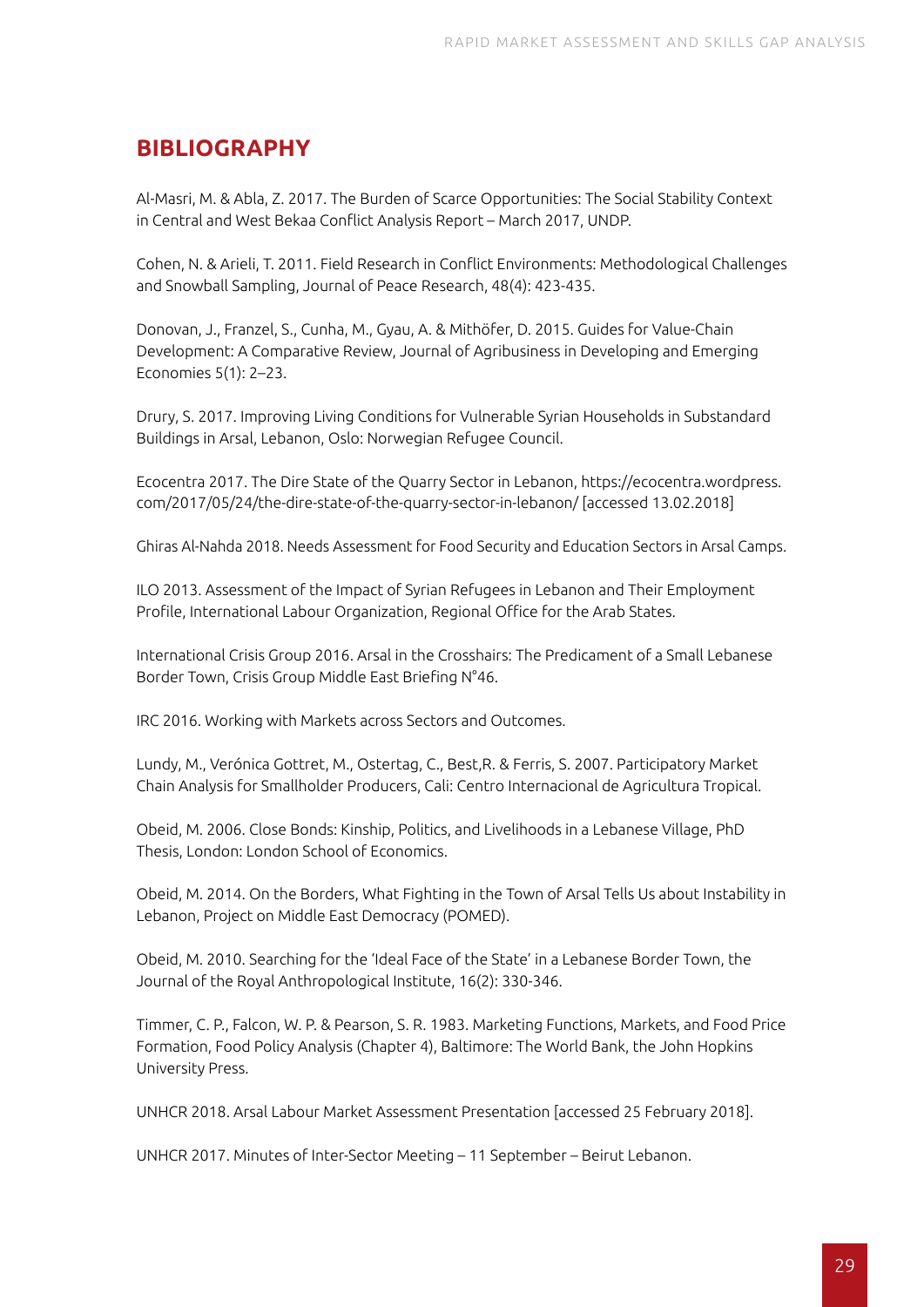USAID 2017, USAID/OTI Lebanon Community Resilience Initiative, Aarsal Case Study.

USAID 2014. Processed Foods Value Chain Assessment Report, Lebanon Industry Value Chain Development (LVCD) Project.

WFP 2016. Vulnerability Assessment of Syrian Refugees in Lebanon 2016.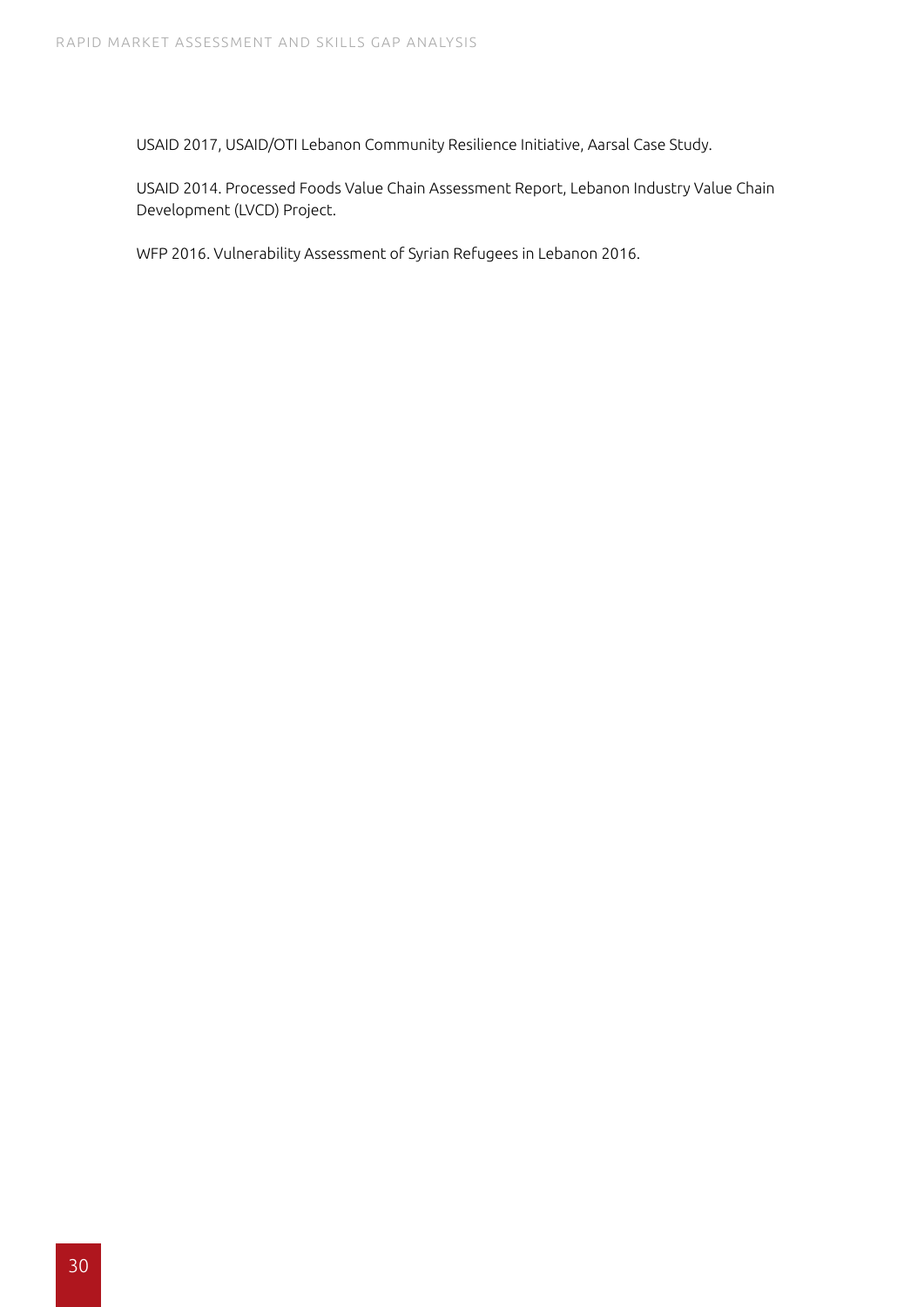